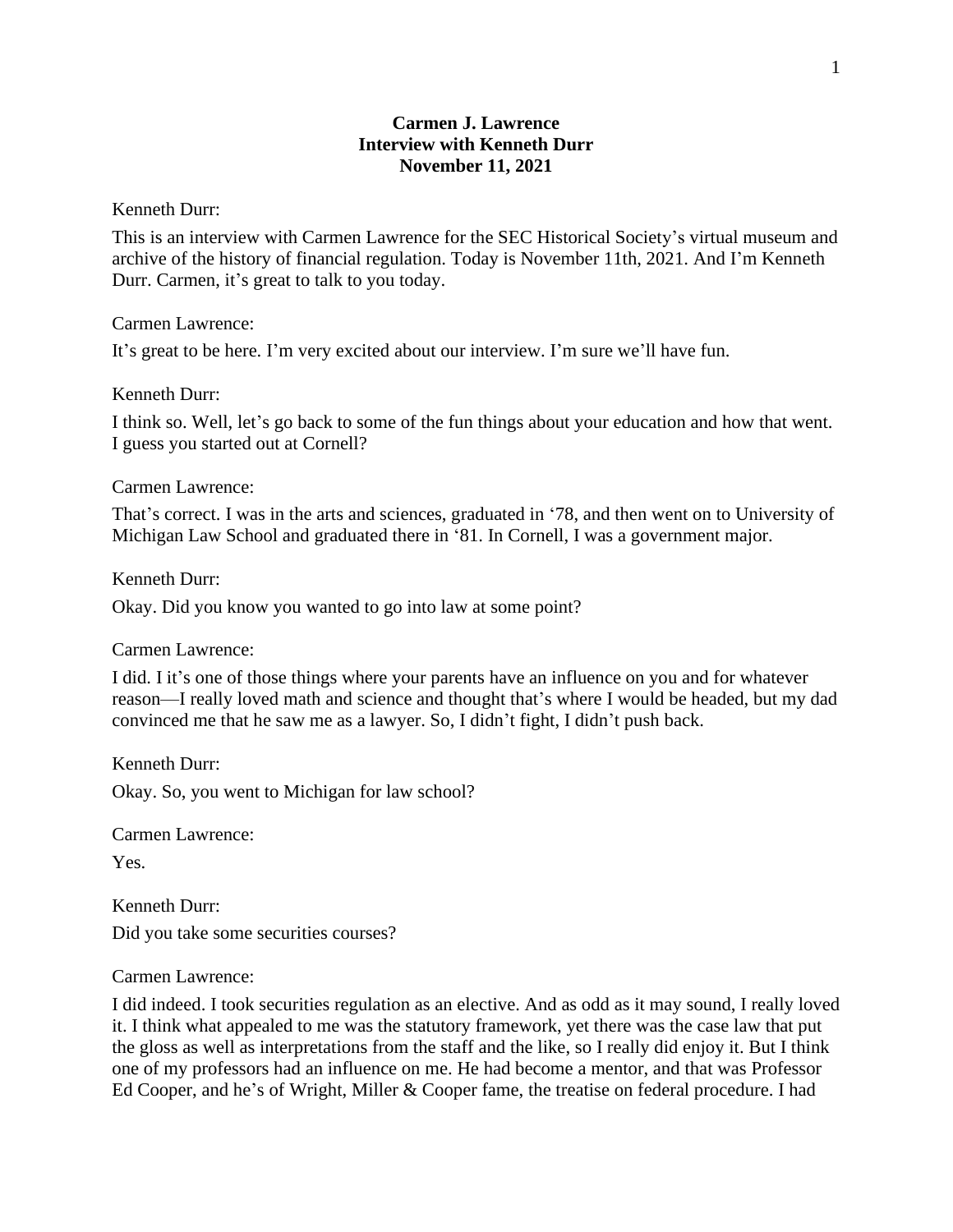become his research assistant for my second and third year; had done fairly well in his course. We would talk about opportunities as they presented themselves, and he was very influential in my decision to go to the SEC.

Kenneth Durr: Why precisely?

Carmen Lawrence: Why he was influential or why I went to the SEC?

Kenneth Durr: Why was he telling you the SEC was the place to go?

## Carmen Lawrence:

Well, because I had a number of opportunities with big law, and it was his view that, at that time, government agencies were accepting candidates out of law school. And he thought that the SEC was a premier agency, and that I would really have hands-on experience that would open doors for me after, and I would leave there after two or three years with real practical experience, and it's looked at in terms of how associates at law firms spend their first few years, doing research memos, and things of that nature. So, it was a bias towards government experience versus early associate law firm experience.

Kenneth Durr:

So again, get litigating a little earlier, I guess.

# Carmen Lawrence:

Yes, I think so. But I think the main influence that led me to the SEC is that, my roommate the first year of law school after our first year, had done an internship in the Atlanta Regional Office, and came back very excited, loved the work that she had done in the Enforcement Division, and regaled me with stories -- not divulging any confidential information, but what she could. When interview season started, one day I was in the area, and I had a gap between interviews, and there was, as I passed by, one of the interview rooms. The SEC was there interviewing on campus, which is very unusual these days, and they had a gap in their schedule.

## Carmen Lawrence:

So, I knocked on the door and said, "I'd love to talk to you." And they said, "Well, we'd love to talk to you." I sat there and interviewed with them for 30 minutes and was very impressed with the passion and enthusiasm and commitment that came across from the interviewers there, and I certainly didn't get that feeling from the other interviewers I was speaking with. And got a callback from the home office, and -- you interviewed with all the divisions there, and the regional offices were represented there as well -- and I got an offer from the Division of Enforcement's Office of General Counsel, but not the New York office, as funny as that is. So, I ended up starting at the division.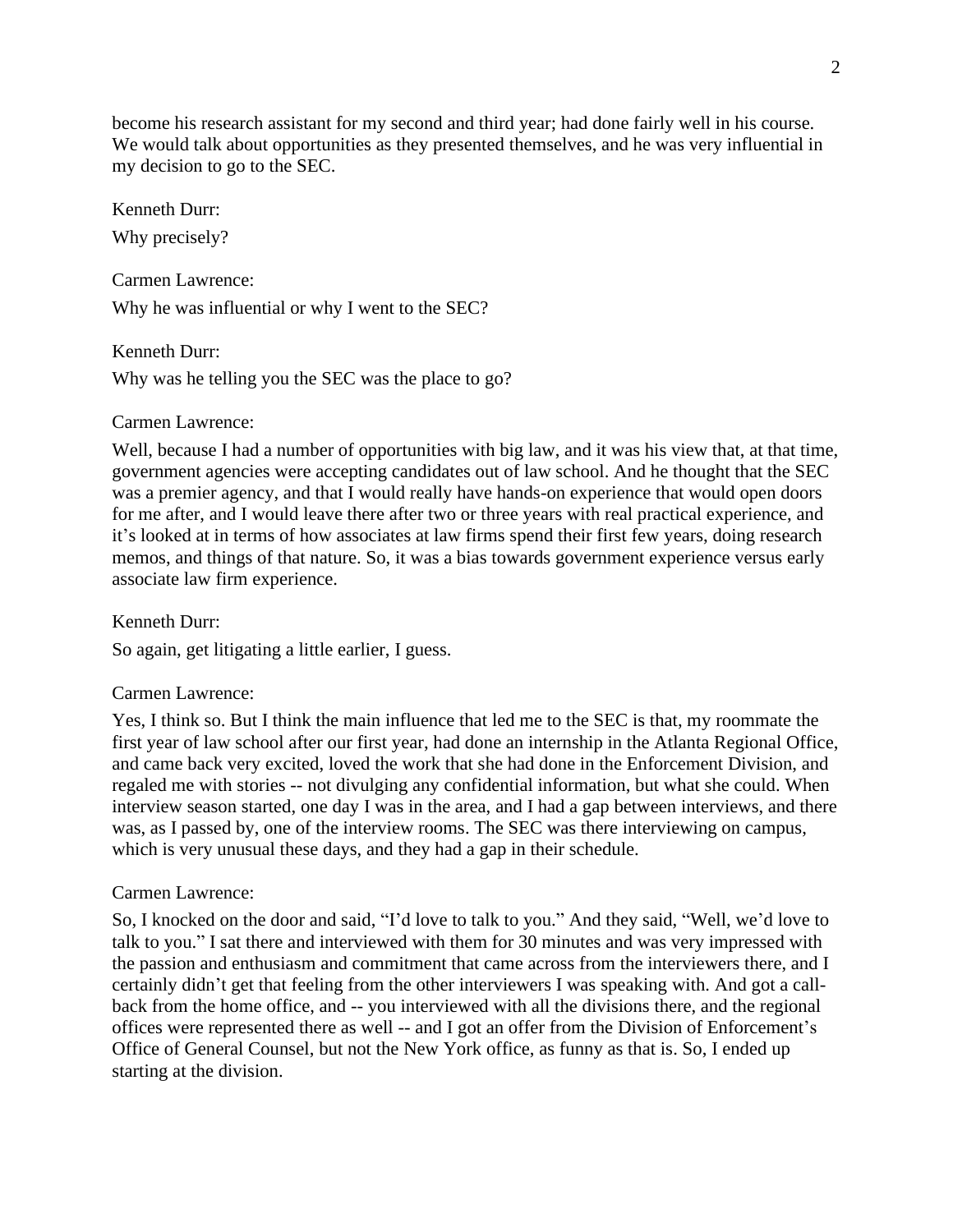Kenneth Durr: So, you started out with enforcement, is that right?

Carmen Lawrence: Yes.

Kenneth Durr: Okay. So you moved to DC, then?

Carmen Lawrence:

That's exactly right. Out of law school, I moved to DC, even though I was from New York. So, I spent my first two years in the division there.

Kenneth Durr: Okay. Tell me about those first two years. That was starting around '81, right?

Carmen Lawrence: That's correct.

Kenneth Durr: What kind of work did you do?

Carmen Lawrence:

I was a regular staff attorney, new to the division. In my class, I think, there were maybe three others. There were four of us all together that were new to the division. I was started in a branch and started getting cases. I think very soon after starting I was assigned to what is now known as the Paul Thayer case, which, because of its significance, and because of its breath, pretty much took up all of my time.

Kenneth Durr:

That would've been a good case to get started out on.

Carmen Lawrence:

Yes, of course. It did come in with sensitivity because, as I recall, there was an anonymous letter that targeted Paul Thayer and said that he was divulging material non-public information to his friends. Right off it clearly had certain sensitivities since he was deputy secretary of Defense. So, a lot of interest from all of the senior enforcement folks, but it was a lot of hard, painstaking work because there were no data analytics. At the time we did it the old-fashioned way. To this day, I'm still surprised that we were able to bring any insider trading cases: the way you're looking at the blue sheets and making the index cards and putting the zip codes together, it's really quite ridiculous when you think about how we had to build those cases at the time.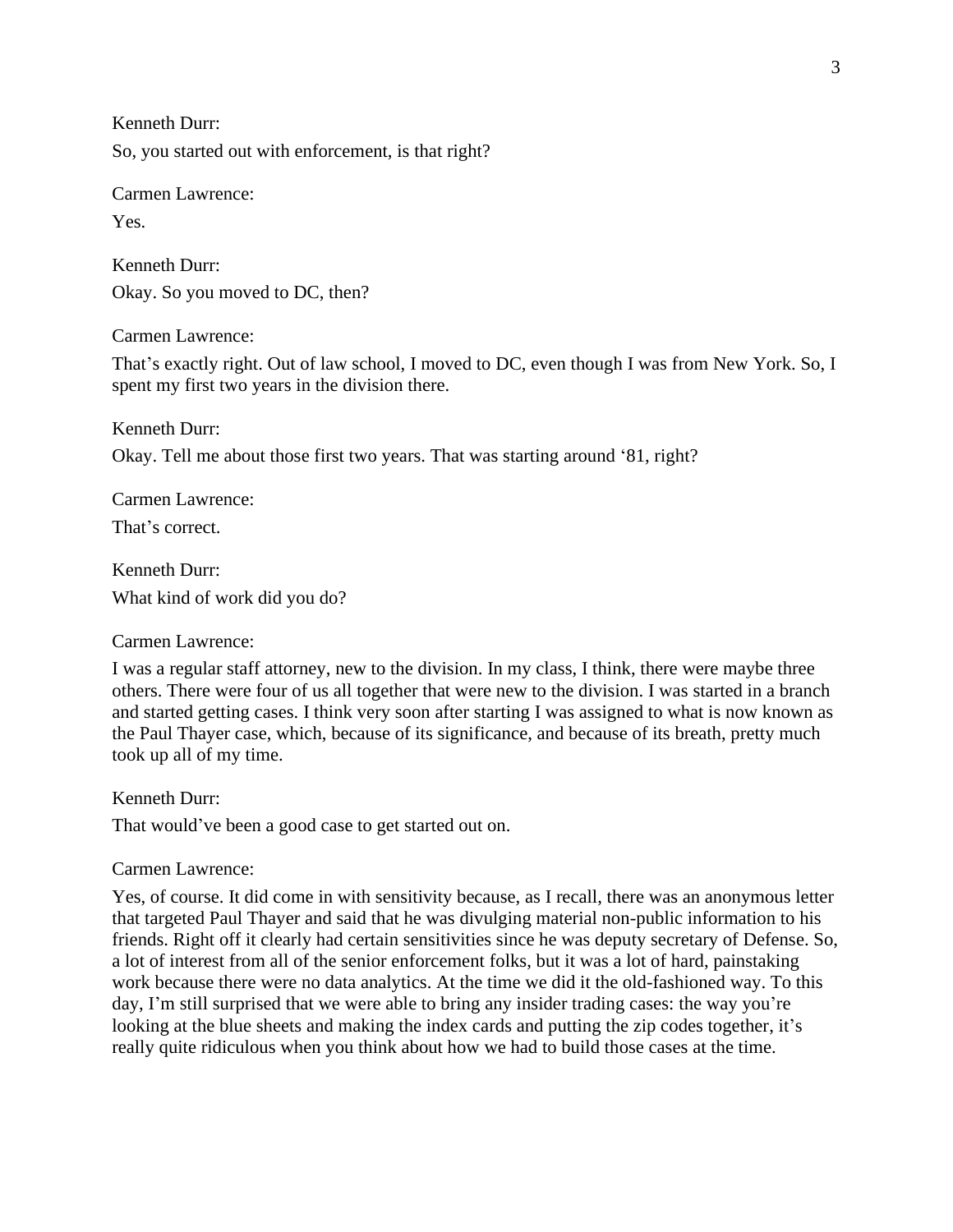And Thayer was involved in lots and lots of trades?

#### Carmen Lawrence:

Yes. And, it was interesting. What we did was, he was on a number of boards and had relationships with others that were on boards. For example, he was chair of LTV. Then he was on the board of Anheuser-Busch. Anheuser-Busch was quite acquisitive, so to speak, so we started looking at the acquisitions that Anheuser-Busch was making, and some of the corporate events of LTV. And it happened to compare nicely in terms of the timely trading. And it wasn't Paul Thayer who did the trading. He had a broker and he had done a lot of his trades through that broker, and the broker was putting trades through for his friends. And because of that, and the volume of that trading, which was also timed, we were able to back into that pretty well.

#### Kenneth Durr:

And this is a period when insider trading is starting to become kind of what the SEC is known for??

### Carmen Lawrence:

Right. That's exactly right. So, I seemed to have a lot of insider trading cases when I was in the division. And, like I said, Paul Thayer was the case that was most time-consuming.

#### Kenneth Durr:

Okay, now you would've, while that case is moving through, you would've gone to New York?

#### Carmen Lawrence:

Yes. At the tail end. I got married, actually, after year one in the division of enforcement, so I was commuting. My husband and I were commuting. He was an attorney at Weil Gotshal doing bankruptcy, restructuring work, and New York was the spot for that. So, after I did the vast majority of the Paul Thayer matter, I transferred to New York to complete that. And that was a funny story, because the reason I didn't get the offer from New York, I think, is because Ed Nordlinger, who is fairly well known and very beloved -- he unfortunately just passed away a month or so ago -- but he had interviewed me when I was on site for the callback interviews. And Ed had a very unique interview style.

#### Carmen Lawrence:

He thought that if you work for the government, you should know something about the government, so he asked a lot of government questions, like, what's a "pocket veto" and things like that. It's just a little bit absurd, and being a government major, I knew all those answers. So after about 10 or 15 minutes, and I was a little bit cocky at the time, I was like, "Do you think we could talk about the SEC now in the New York office? And he was like, "Well, no, I'm not done yet." So, it deteriorated from there, and the thought of having to interview with Ed, to transfer to the New York office, I just knew that he would remember and would reject my transfer.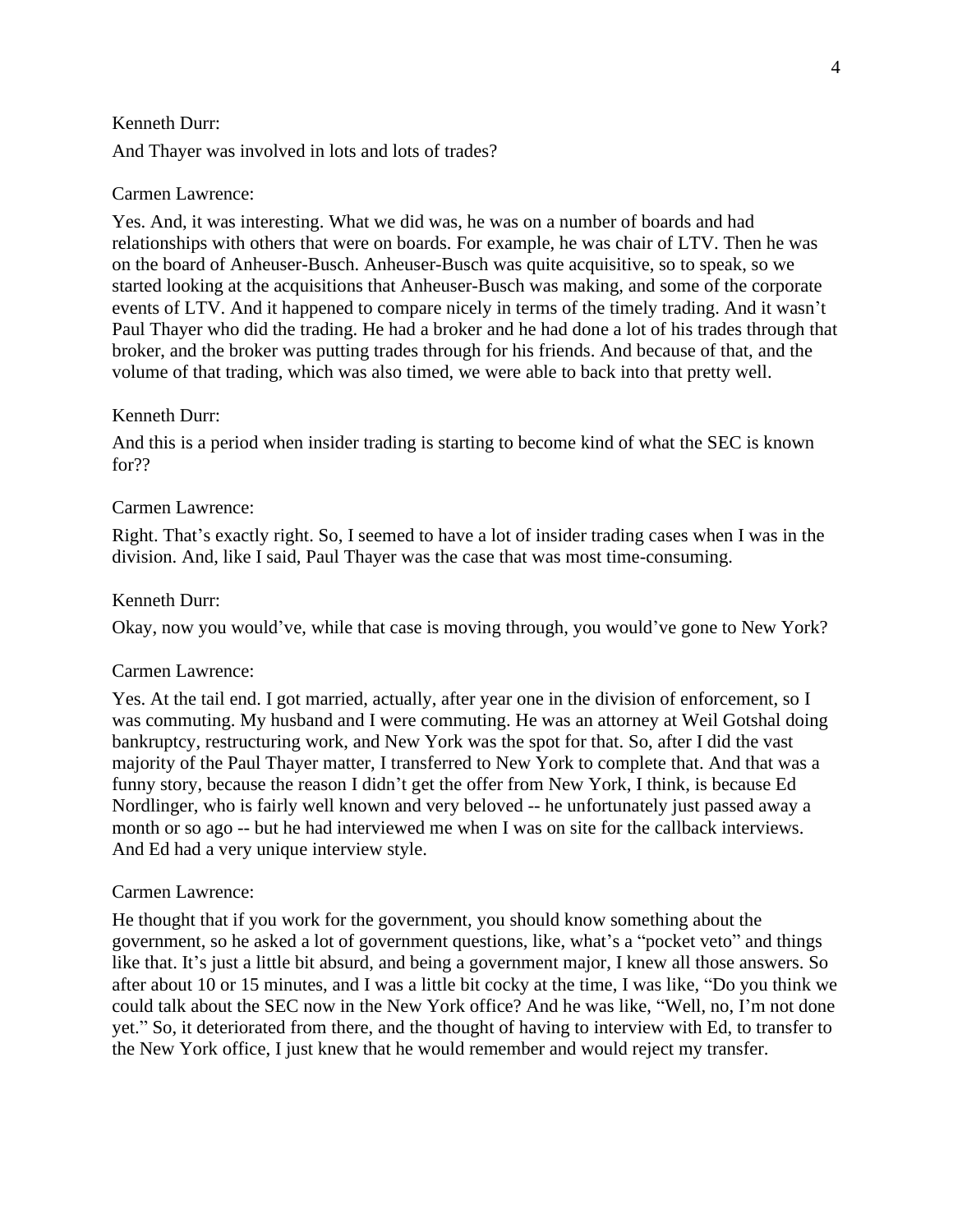But of course, he did not remember me at all. We had a great interview and, and of course, I had already had two years under my belt and had done some good work for the division. So, I was able to transfer to New York. And a few years later, I did talk to him about it, and it became our private little joke. We would laugh about it all the time.

#### Kenneth Durr:

So, was Ira Lee Sorkin the Regional Administrator at this point?

#### Carmen Lawrence:

Yes. He certainly was. And Ike was fantastic. He had a very interesting style. He was very deferential to the staff. He had the perspective that the staff was closest to the facts, therefore he gave deference to the staff's decision-making. He would kick the tires at a very high level, but pretty much would be supportive of the staff's decisions around the investigation. But he was a great motivator. He was just inspirational. He knew everyone. He knew what matters they were working on. He would pop up during a testimony session and join in. Of course, the witness and the lawyer would have a heart attack with the regional director sitting in on their testimony. They just knew that they were going to jail. And then he we would take a break and he'd give you a pep talk afterwards and some pointers and things like that. He was just full of energy and positiveness while he was there.

### Kenneth Durr:

You had two perspectives at this point. You'd seen what it was like at headquarters in enforcement. Compare and contrast that to being in the regional office.

#### Carmen Lawrence:

So, it was a very interesting time about those dynamics because, and I must say, I had a little bit of a difficulty transitioning because, and this sounds absurd now, but it was viewed that I was a "plant," that I was a spy for the division at headquarters. People were somewhat suspicious. It seems odd to articulate that, to express that thought now, but it was very true. There was a sense that the regional offices were not—that the quality of the work in the regional offices was not as up to par as the work that was being done by the division of enforcement and at headquarters, and that the regional offices had to report to and through the division. So, the relationship, I think, between the home office and the regions at the time was not great. It wasn't bad, but it wasn't great.

#### Kenneth Durr:

That's interesting. I would think that the New York regional office being the big show, as far as the regions are concerned, there wouldn't be that much of an "us against them" thing. But I guess there was?

### Carmen Lawrence:

Yes. I think it there really was. There was a very quick transition away from that, I think when Gary Lynch became division director, and then especially when Bill McLucas became division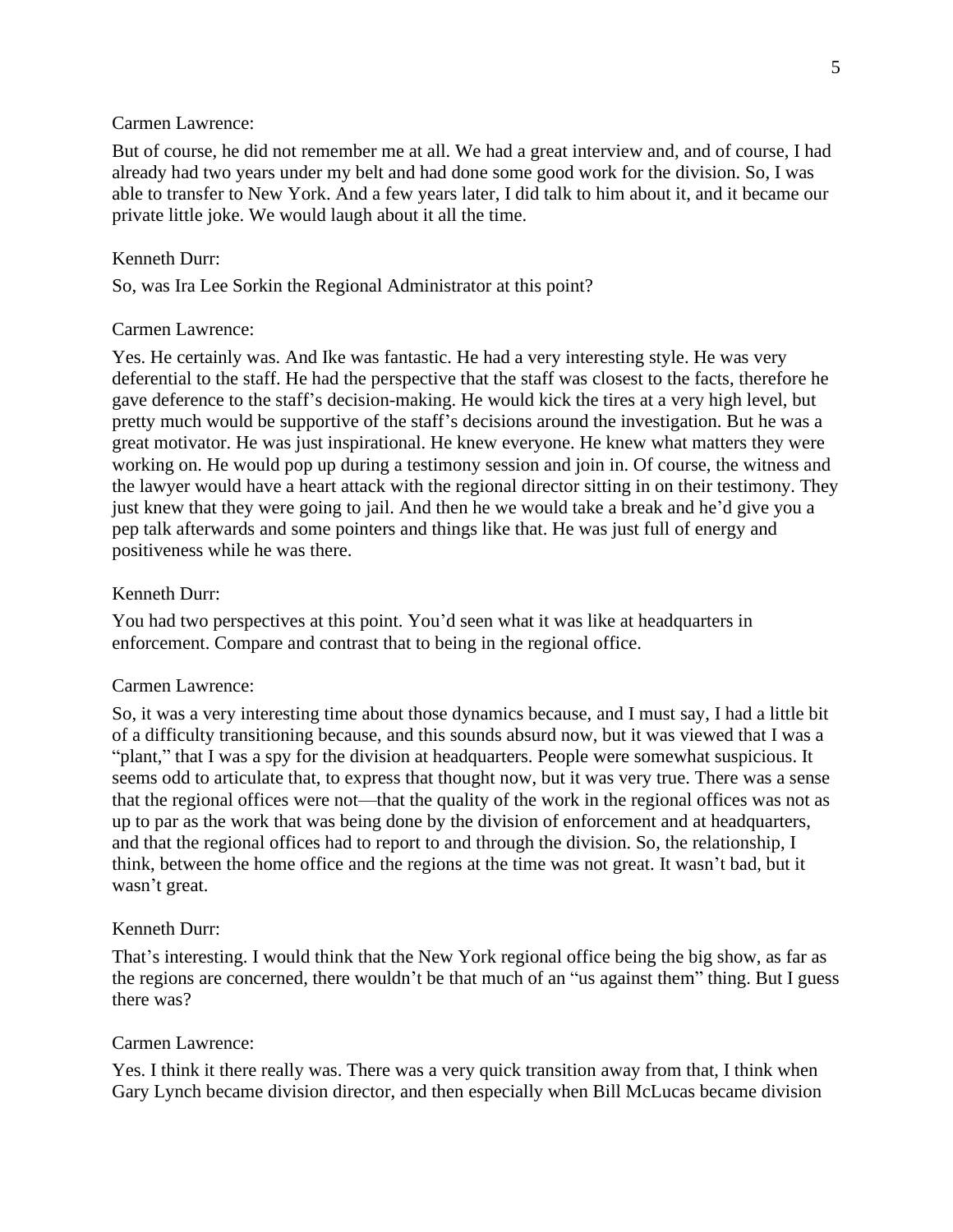director I think that there was much less of that dynamic. I also think that the offices and the division worked more closely during that time as opposed to somewhat separate units, and that helped the dynamics and the relationship going forward.

### Kenneth Durr:

Well, let's keep moving along. The dynamics of the regions versus headquarters is interesting. I think some of it might have been that there was a long period where the regions are slowly losing autonomy.

## Carmen Lawrence:

That's correct. And I should also mention Jim Clarkson, who was the regional liaison. When I got to more senior levels, I became aware of Jim's involvement, so I don't know exactly when he took that position, but I know that he was very, very important to building that positive relationship between the regional offices and the home offices. He kept his finger on the pulse of everything. And he was a wonderful guy, very savvy about the Commission, people and their nature. I mean, he was really an incredible asset to the Commission and to the regional offices and gets a lot of credit as well for the buildup of the relationship.

### Kenneth Durr:

Before we move into cases, let's cover a couple more organizational things. Moving into the late eighties, Sorkin left and you had a very brief period, it looks from the outside, like a pretty tumultuous period.

### Carmen Lawrence:

Yes. That's true. We had very short—I don't know how long Kathy was regional director. Maybe nine months. I didn't look that up. Again, I was, at the time, just a new assistant director in the office. And I think after Ike left, the expectation was that Anne Flannery, who had been head of general enforcement, because I'm sure people know, at that time the enforcement groups were divided up so that you had broker dealer enforcement with the broker dealer exam program, asset management enforcement with the asset management exam program. And then there was the general enforcement that did everything. And Anne Flannery was the associate director, and it was understood that she was the heir apparent. And so, when that didn't happen, she left pretty quickly.

### Carmen Lawrence:

I'm not sure exactly how things derailed so quickly, but, certainly it seemed that there were issues that Kathy had with the general enforcement group. I'm not quite sure why it was targeted significantly at me. So, there was a lot of staff abuse generally and our work went to a halt. She refused to review work and to process our recommendations so that they would go to the division for review and to the Commission.

### Kenneth Durr:

Did her approach differ? Were her priorities different?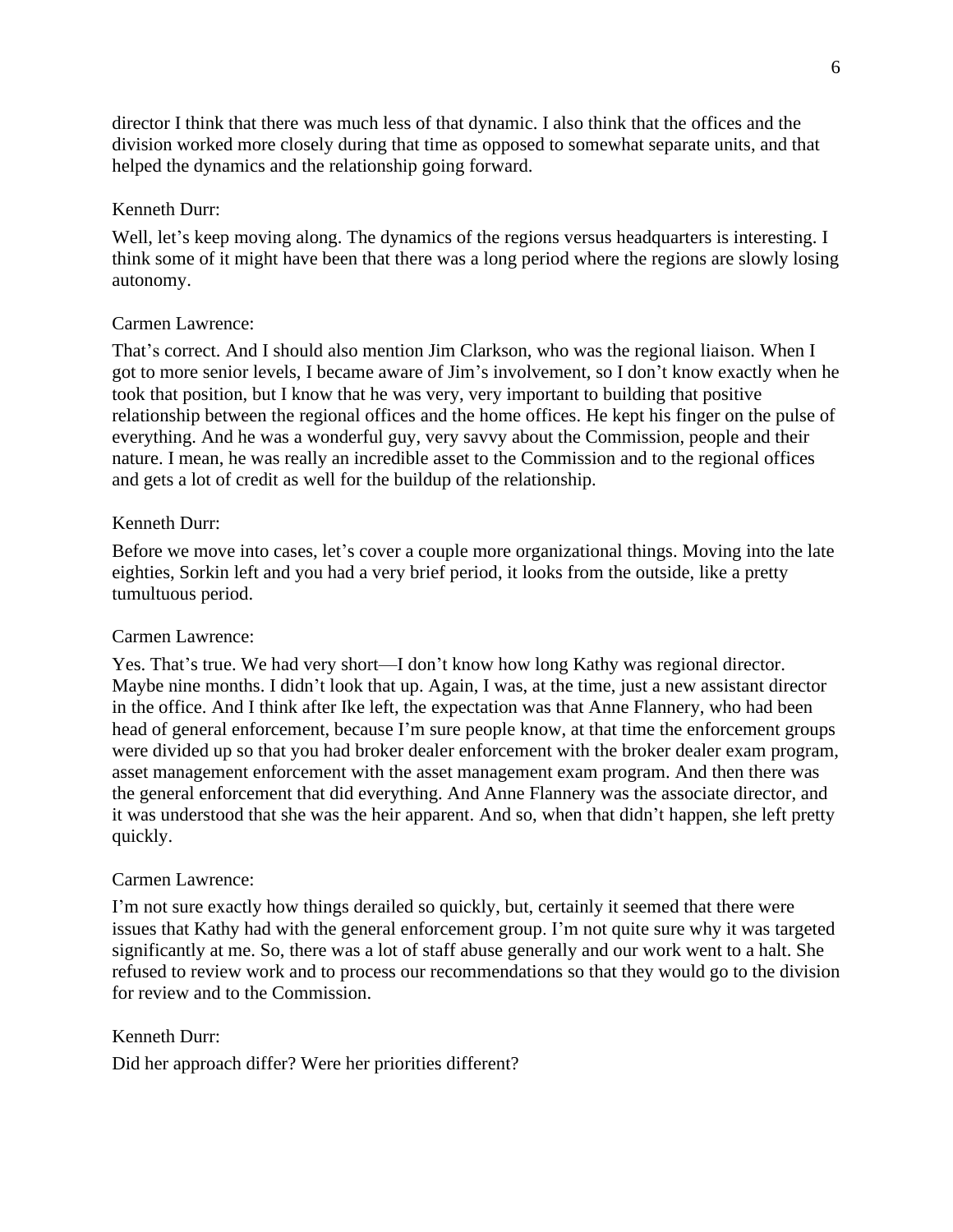I think she was, for whatever reason, a little bit less comfortable with the law in terms of some of the cases that we were focused on at that time. Micro-cap fraud hadn't surfaced to be the problem that it ultimately became, but it was starting in that direction. And some of the legal theories, she wasn't comfortable with. So, I think there was a little bit of that. And then there were other things. Let me just say that I think it was a combination of things. I think there were some personality issues. I think there was some lack of familiarity with some of the legal areas that we were pursuing, and it was creating an extreme problem for us to do our work. And I shared that with Gary Lynch when it got to an extreme point, and he took it to OGC, and I think it was known that OGC did an investigation and she departed shortly thereafter.

#### Kenneth Durr:

Okay. And Jim Clarkson, whom you mentioned, filled the void for a little bit.

#### Carmen Lawrence:

Yes, he did. And as he did, it was great having him. I mean, it was quite a burden for him, because he was spending a number of days in the office and going back and forth. But a shuttle between DC and New York, you get there faster than commuting from New Jersey to New York sometimes. So yes, but he was very selfless, and gracious with his time, and did a great job.

### Kenneth Durr:

And they brought Lawrence Iason in, and he apparently worked out pretty well. Tell me about his leadership style as compared to Ike Sorkin's.

#### Carmen Lawrence:

Yes, Larry. I learned so much from Larry. He actually promoted me from assistant director to associate director and head of enforcement. Very, very different style. The weight of the responsibility for the impact that enforcement actions have on companies and individuals weighed on him. And not that it doesn't weigh on all of us, but it really weighed on him. And he applied, if I could, a criminal standard, if you will. It had to be "beyond a reasonable doubt" standard. In his mind, he had to be certain in his mind—and "more probable than not" didn't do the trick, even though that was the legal standard. So, there was much debate, lots of challenges to the cases and to the facts. And he really put us to our proof, which I thought was the right thing.

But he taught me that just because a case is legally sufficient, just because you can bring that case, think about whether you *should* bring that case. Does it serve justice? And if so, what does that look like? Something that was very powerful and really stayed with me the whole time, trying to get it right. Trying to get to the right place.

#### Kenneth Durr:

And does some of that have to do with the notion of figuring out which cases send the biggest signal to tell the right people that we're looking at this kind of thing?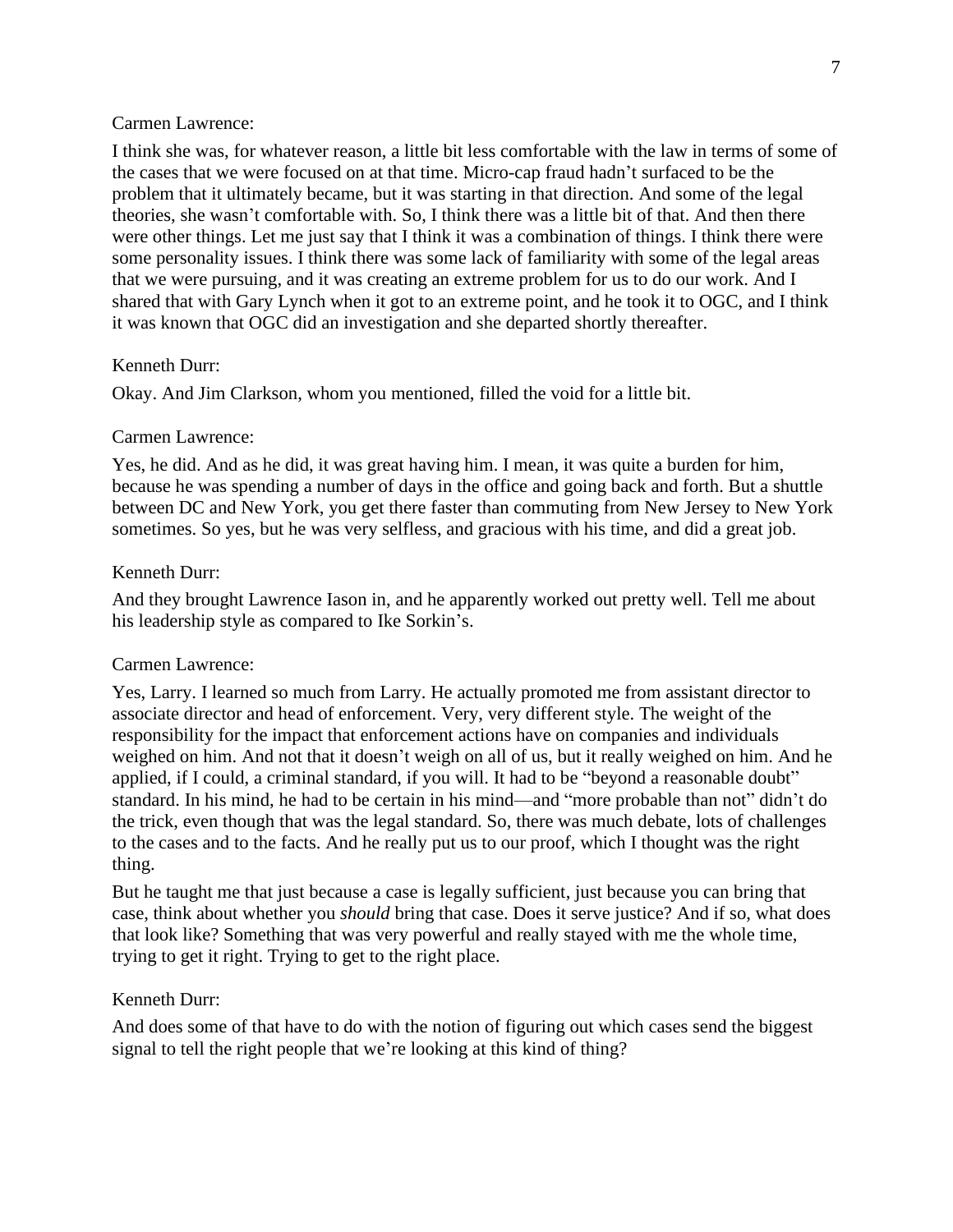I think it was a combination of things. I absolutely agree that there was some of what is the deterrent impact. But I think it was more than that. I think he focused on, in particular, the reasonable likelihood of future violations. He would look at a matter and say in simplistic terms, "Does this company have a bad culture? Is this a bad person, or was this a misstep? Have they learned their lesson and we're not likely to see them again because they will have learned the lesson from this experience?"

#### Carmen Lawrence:

It was really more in terms of should we be bringing that case? Is this someone that is likely to be a recidivist? Do we need to get that injunction? There was a lot of that as part of it. And of course, the egregiousness of the action, lots of victims, and a lot of intentionality in terms of the misconduct. Those are the things that also would factor into his assessment of the culture of this company or the character of this person.

### Kenneth Durr:

Okay. Well, you talked about your promotion, you had your own enforcement group, right?

#### Carmen Lawrence:

Yes. That's correct. Which ultimately -- and I can't remember if Larry did this or Dick, it might have been Dick -- who collapsed all of the enforcement groups under me.

Kenneth Durr:

Okay.

### Carmen Lawrence:

And left it so that the exam was under Marty Kuperberg and Ed Nordlinger. I think Asset Management was Doug Scheidt previously, and then Rick Marshall was hired to lead that group. I think it might have been Dick because Ed maybe became his deputy. Martin became the Head of the Exam Program and all of enforcement moved under me.

Kenneth Durr:

Okay. Well, let's talk through some of the cases and some of the ways that enforcement changed over this early period. One of the early ones is the Yuppie 5 case.

Carmen Lawrence:

Yes.

Kenneth Durr:

And obviously it took a lot of work to put this thing together. The thing that was notable was at the end when the judge decided that he didn't like the settlement.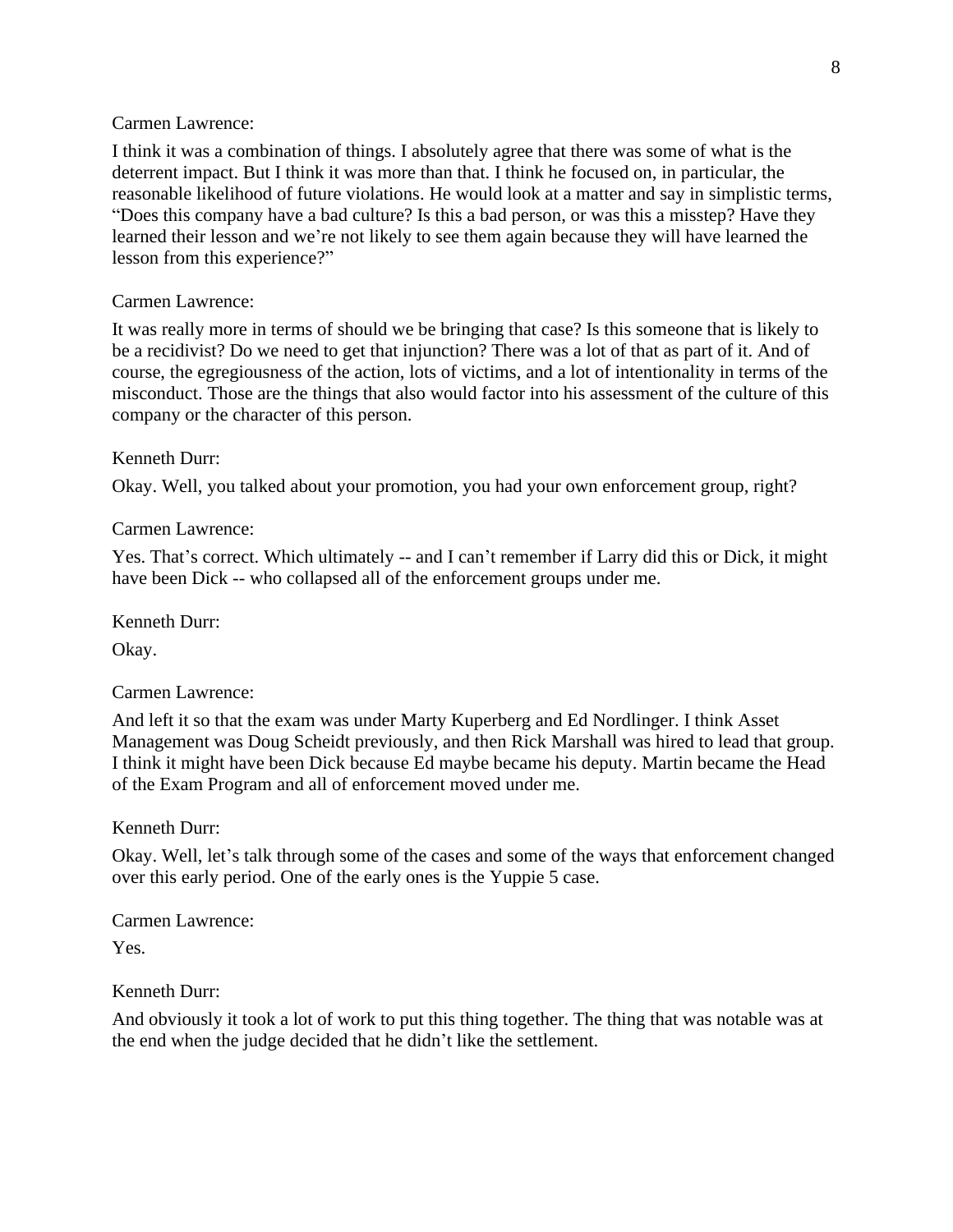Carmen Lawrence: I don't remember that all that much.

Kenneth Durr: Okay.

Carmen Lawrence: I don't remember it at all, actually.

Kenneth Durr: Okay. Were you involved in that case?

## Carmen Lawrence:

Yes, definitely. That was Michael David, the Paul Weiss associate, and he had—it was a crew of several of whom were in the industry and they shared material non-public information. But I don't recall as I sit here, the issue with the resolution. Do you have any facts around that?

Kenneth Durr:

Well, it's just the judge refused to sign the consent decree.

## Carmen Lawrence:

Oh, my goodness. I do remember. Yes, yes, yes. Oh my gosh. How do you know this? I absolutely remember that now. And so, I wrote quite a letter to the judge talking about how he should be giving considerable deference to the SEC and its judgment and our determinations on this. And it was pretty strong. And he set a hearing and had the press. I remember I walked out, was stunned. And the press was there. And he basically already had his decision written and just really, I would say, "dressed me down" would be a little bit too strong, but he put me in my place -- that you sort of get deference, but the judge is not a rubber stamp. They have a job to do.

## Carmen Lawrence:

And the role that he's playing is an appropriate role, and that he intends to follow through on that. It was a point that put me in my place, shall we say. I don't know what got into me with that. Sometimes you sort of have in your head that, "well, this is outrageous. What is the judge doing? It's our determination and you should just sign off on it."

Kenneth Durr:

And that's the way it had been mostly?

## Carmen Lawrence:

Yes, exactly. Now, fast forward a little bit later in time, and we saw that quite a bit with Judge Rakoff and a number of significant settlements where he was, you know, talk about kicking the tires and questioning. "Come in and explain yourself about some of these." But at that time, I never experienced that and it totally slipped my mind about that. Quite the moment.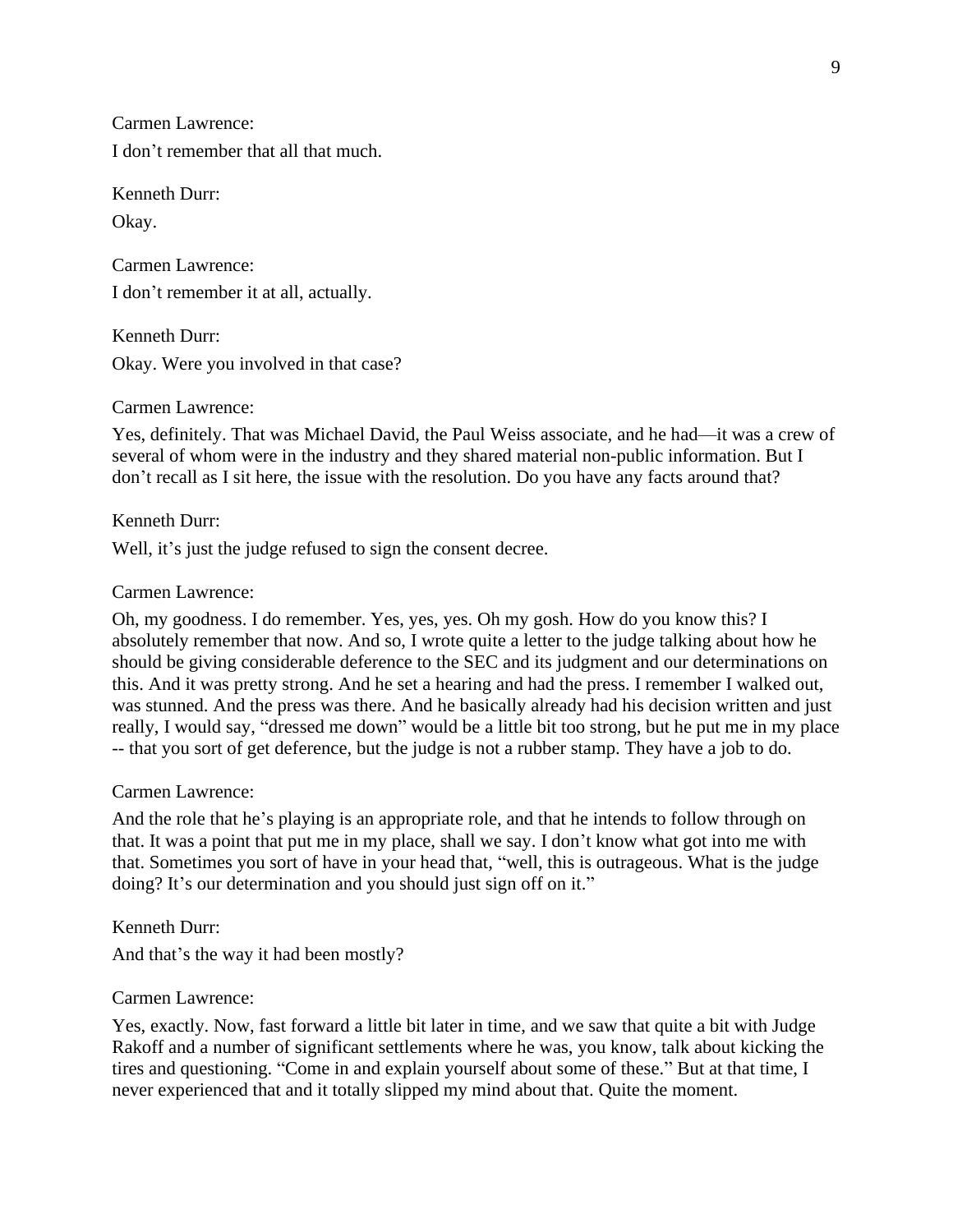There was this tension. And from that period on, there's this tension. Richard Breeden, when he comes in, he wants... his famous quote about being "naked and without wheels."

## Carmen Lawrence:

Oh, my goodness. Yes.

# Kenneth Durr:

He puts a priority on making the settlements pretty tough.

## Carmen Lawrence:

Yes, absolutely. I'm a big fan of the former chairman. I mean, he was very pro enforcement, and he was tough. He was tough internally as well as externally. He did not suffer fools gladly, and you had to bring your A game or don't show up at all. But he was pro-enforcement and there was an expectation that we were to use the tools in our toolbox and try to use them most effectively.

## Carmen Lawrence:

He didn't want to see some milquetoast settlements, especially after he had marshaled through the Remedies Act, which had provided a number of additional remedies for the Commission. He was like, "Use these because there's a lot of misconduct going on out there and we need to stamp it out." Yes, he expected harsher sanctions and some settlements we just didn't get, and we had more litigation as a result.

# Kenneth Durr:

Okay, well, let's talk about times when you did use the toolbox and some of the interesting cases. And we talked earlier about this being the decade of insider trading.

Carmen Lawrence:

Yes.

# Kenneth Durr:

Naturally you've got some of those. The Motel 6 case, for example, in which you've got a very large group of defendants.

## Carmen Lawrence:

Yes. That was a huge, huge case. I don't know how many at the end of the day, maybe 25, 30 and you know, it was one of those cases where it was like a waterfall effect. There was a corporate executive of Motel 6, the communications executive, Hugh Thrasher, and he tipped one of his friends, and then his friend became the town crier and told his friends and family, and his friends and family told their friends and family. So, there were a huge number of levels of tippees.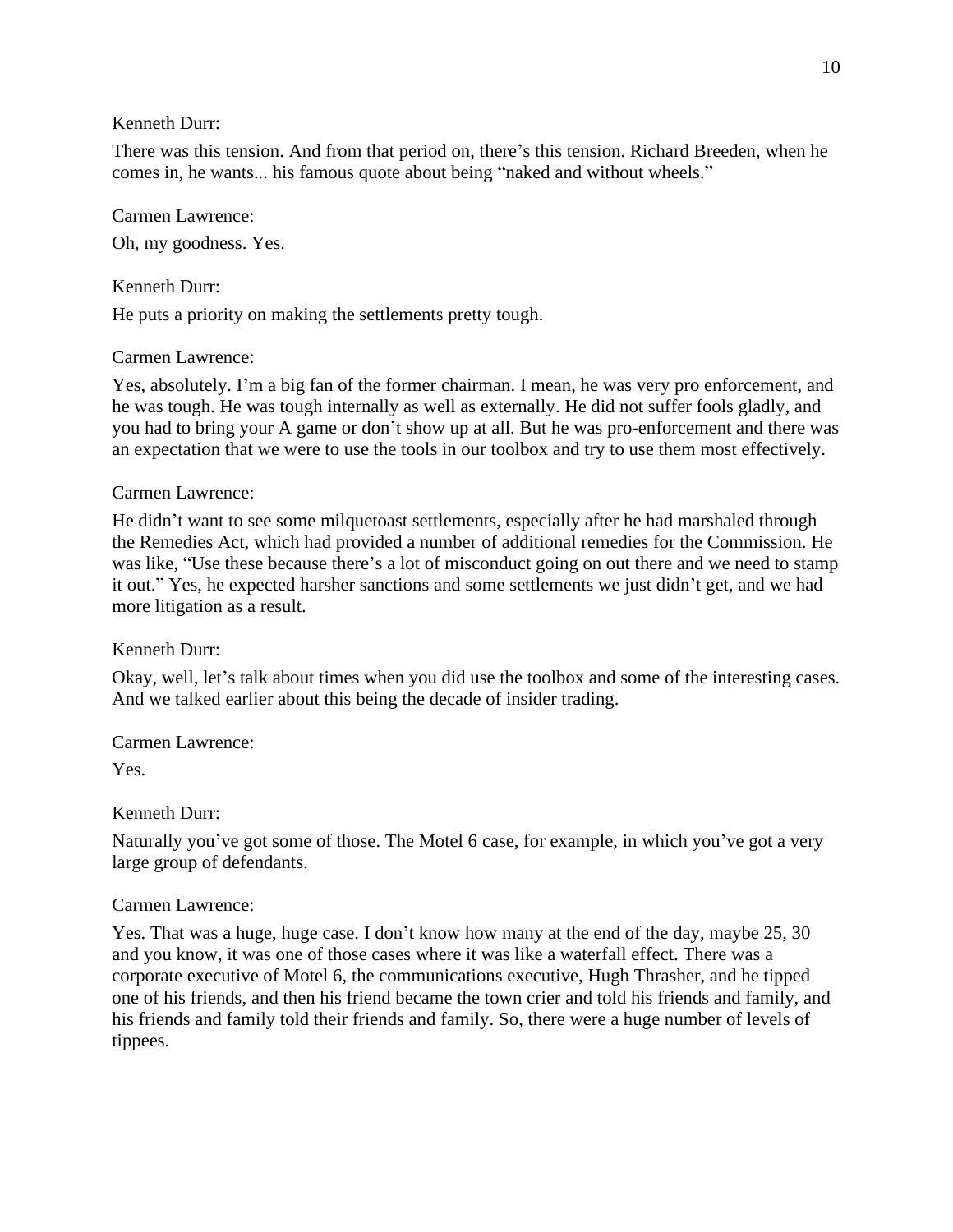I'm not so sure today that so many levels could survive under the current state of the law. But at the time it was a number of levels of tippees, and there was a lot of litigation and it was all successfully resolved, but it took a number of years, a lot of money, and a lot of people, and it took a lot of resources investigating that matter. Robert Blackburn, who was a senior counsel in the New York office, gets substantial credit for persisting on that matter and running it to ground and litigating it to ground. It was a great case.

## Kenneth Durr:

Okay. And then there's the Southampton insider trading case.

## Carmen Lawrence:

Yes. The group of socialites. This one got an awful lot of attention because, first of all, the key person, Ed Downe, who was either at the time, or had just been, a director of Bear, Stearns, and he was married to Charlotte Ford, or had previously been married to her. His circle was the who's who of business and society. And you had Martin Revson, who was the co-founder of Revlon, and you had Fred Sullivan, who was former chair of Kidde.

## Carmen Lawrence:

A lot of the seven, if you will, were people very high in the C-suite. And what we found was that they had exchanged material and non-public information between and among each other. And what enabled us to unravel this scheme was that Ed Downe traded through his broker. The broker had maybe a hundred accounts -- I'm sure that's an exaggeration, but not much -- of Ed Downe's family and friends.

## Carmen Lawrence:

He was very big in the art world, so there were a number of artists that he was helping to support. And the broker, Milton Wanger, is at Oppenheimer. He would trade for the benefit of those accounts at Downe's direction. And because there was so much volume there, we started to focus on Milton, and that enabled us to work backwards and get to the heart of the matter.

## Carmen Lawrence:

But that's another case where there's no data analytics. We're back to blue sheets and the index cards. I think we maybe had some computers. I don't even think we were able to use Excel at the time, but again, just painstaking analysis and backtracking of trades and some great investigative work and testimony.

# Kenneth Durr:

Yes. At all points here you're sort of tallying up trades and showing where they came from and where they went. I imagine you're also looking for that letter, that email that specifically states, "we want to do this," "we want to do that." Did you ever find things like that? Did that ever sort of materialize?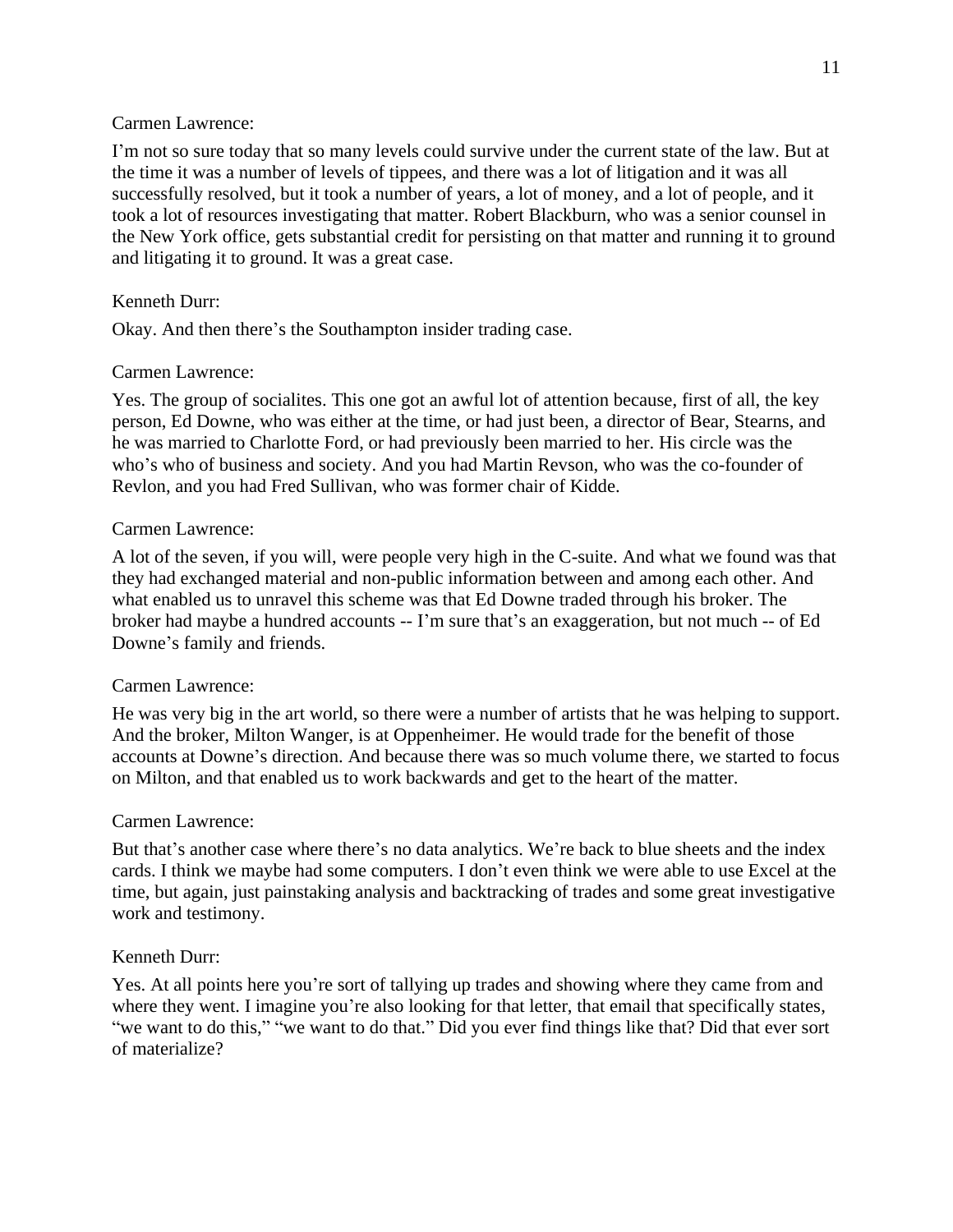I think not so much in this particular case. I think there was perhaps some of that in the Motel 6, but I'm not sure that on the Southampton 7 that it... I think phone records, as I recall, played a pretty important part at the time. And, actually tracing calls that were being made to the broker and timing them against times when people were in board meetings or had learned particular information.

## Carmen Lawrence:

I remember in particular that the phone records played an important part in our proof for the Southampton case, but I'm not recalling an email. Maybe Ken, you know is there... did we charge something in our complaint that the email was a gotcha?

## Kenneth Durr:

No, not at all. I'm just thinking in terms of the difficulty of building a case where you have to prove intent to defraud.

Carmen Lawrence:

Right.

# Kenneth Durr:

And you're really talking about just building up this huge amount of circumstantial evidence?

Carmen Lawrence: Exactly right.

## Kenneth Durr:

Yes. Well, let's move away from insider trading and talk about a really big one which is Towers Financial. Now, I think I read that at some point it was considered to be the biggest Ponzi scheme to date or something like that?

## Carmen Lawrence:

Yes. Certainly, at the time, it was really huge. That was really quite an interesting case for a number of different reasons. When Tower Financial first came to our attention, we had questions around the financial statements and its business, but we observed pretty quickly that they were engaged in unregistered distribution of securities, offerings of securities.

## Carmen Lawrence:

So we made a strategic decision that rather than investigate -- investigations take a long time, a couple of years -- we should just try to put a stop to it by bringing a Section 5 case, and maybe they would get religion. We didn't know that there was a Ponzi scheme or a financial fraud. We had some questions, but we thought, let's just put a stop to this and make them, if they're going to sell securities, go through the offering process.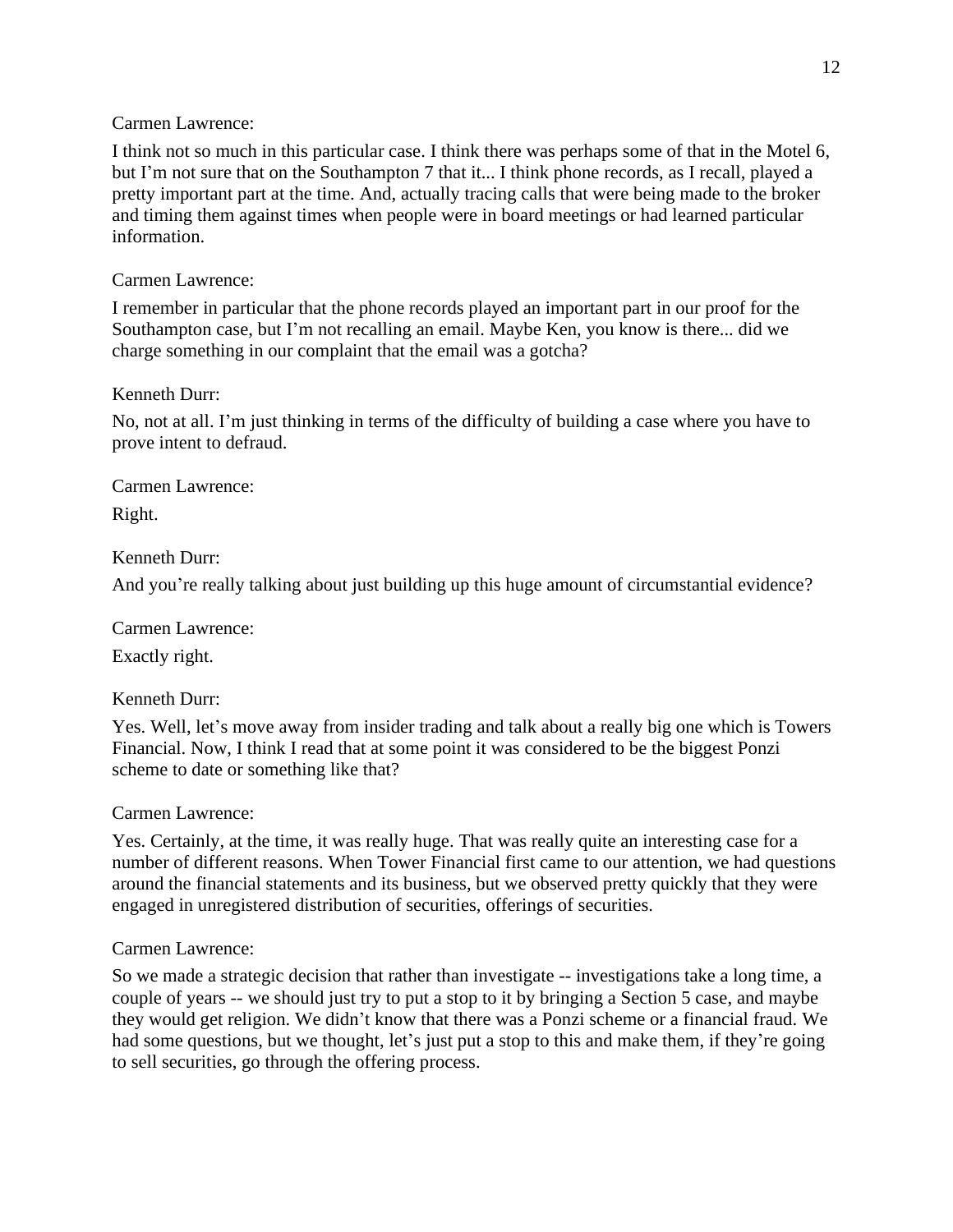Kenneth Durr: Right.

## Carmen Lawrence:

And I'm not sure how it came back around to our attention, but we realized that they didn't get religion. And we opened up an investigation and figured out pretty quickly that it was a financial fraud, from an accounting perspective of course. And that it was a Ponzi scheme, and that some of the monies that they had been raising were used to pay out investors who had invested in Towers Financial.

## Carmen Lawrence:

It was complicated by the fact that Steve Hoffenberg, who was President and CEO of Towers Financial, was making a bid for the *New York Post*, which is sort of a New York institution, and the Post was having financial difficulties. And there was everything in the press about how Steve Hoffenberg was going to come in and be the savior.

## Carmen Lawrence:

There was all this attention around Hoffenberg and then, of course, Ike represents Towers and Steve Hoffenberg, and you know how eloquent Ike can be in his arguments. It was really interesting. We quickly landed on the fact that there's a lot wrong going on and went into court on an expedited basis to seek a TRO and basically got thrown out of court by Judge Knapp who, frankly, accused us of grandstanding. He thought that we were just trying to -- it seemed a little illogical -- but that we were just going after Hoffenberg because he was a person in the media right now and we were trying to somehow disrupt his efforts to save the Post and make a name for ourselves.

## Carmen Lawrence:

They were very disparaging comments. He threw us out and said we had to give notice to Towers Financial. While we were thinking about what our next step was going to be around the TRO -- because we were very concerned; we didn't think we had time, which is why we went in on the TRO -- either later that night or the next day, Judge Knapp signed off on the TRO, apologized, said he had read our papers and better understood our case at the time.

## Kenneth Durr:

Interesting.

# Carmen Lawrence:

Yes. It was really something. I think we -- myself, my team -- we went in, and we didn't think we would have an issue on the TRO to argue it. And I know that there were a couple other motions before the judge, and Dick Walker was very involved and did some of those arguments as well. It was really a very interesting case. Very interesting.

# Kenneth Durr:

Were you in touch with the Commission on a regular basis about this?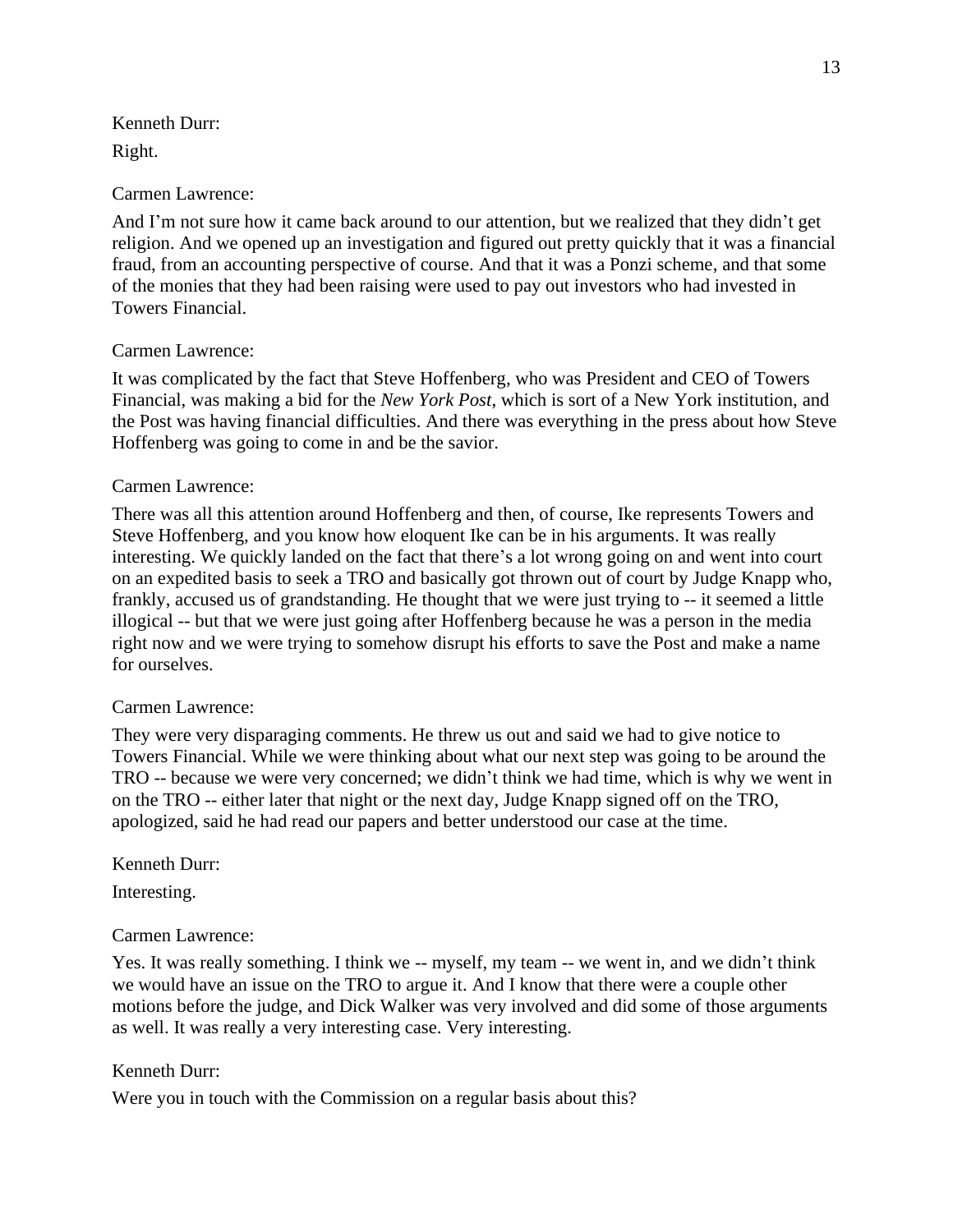Very much so. In particular, the Office of the General Counsel. One of the unique aspects of the case is that, as I said, the judge granted the TRO but then, on the preliminary injunction, we resolved the settled PI. And one of the things that we did was that we required that while we recognized that a part of Tower's Financial was a real business, and they needed to keep that business ongoing for the best interests of the shareholders, we were very concerned about the assets and that they'd be appropriately dispersed.

## Carmen Lawrence:

So I became sort of like the CFO for Towers Financial and had to approve every bill, every expense that was paid, every expenditure. And there were issues that would come up and would require consultation with General Counsel's office and things like that, not to mention some of the issues that came up with the judge. Our experience with Judge Knapp was mixed, so there would be times when we needed to consult with OGC in terms of the positions that we were taking and the arguments we planned on making and get their thoughts on some of it.

## Kenneth Durr:

Is this a matter of wanting to go after Hoffenberg, deservedly, without undermining the corporate enterprise that all these investors are invested in.

## Carmen Lawrence:

Exactly. That's better said than I had. Yes, that's exactly right. That was the goal. And to ensure that what could be salvaged so that investors didn't lose all of their investment, but what could be salvaged was salvaged, and sort of lopping off, if you will, the bad parts.

Kenneth Durr: How did it turn out?

Carmen Lawrence: How did it turn out Ken?

Kenneth Durr:

Just generally speaking. I think they had to go into bankruptcy at some point.

# Carmen Lawrence:

They did go into bankruptcy that's right. That's right. They did go into bankruptcy. I'm not remembering exactly sort of how things unfolded and got to that point. But you're absolutely right, they did. I remember that now.

Kenneth Durr:

You mentioned Dick Walker and he was in as regional administrator at this point.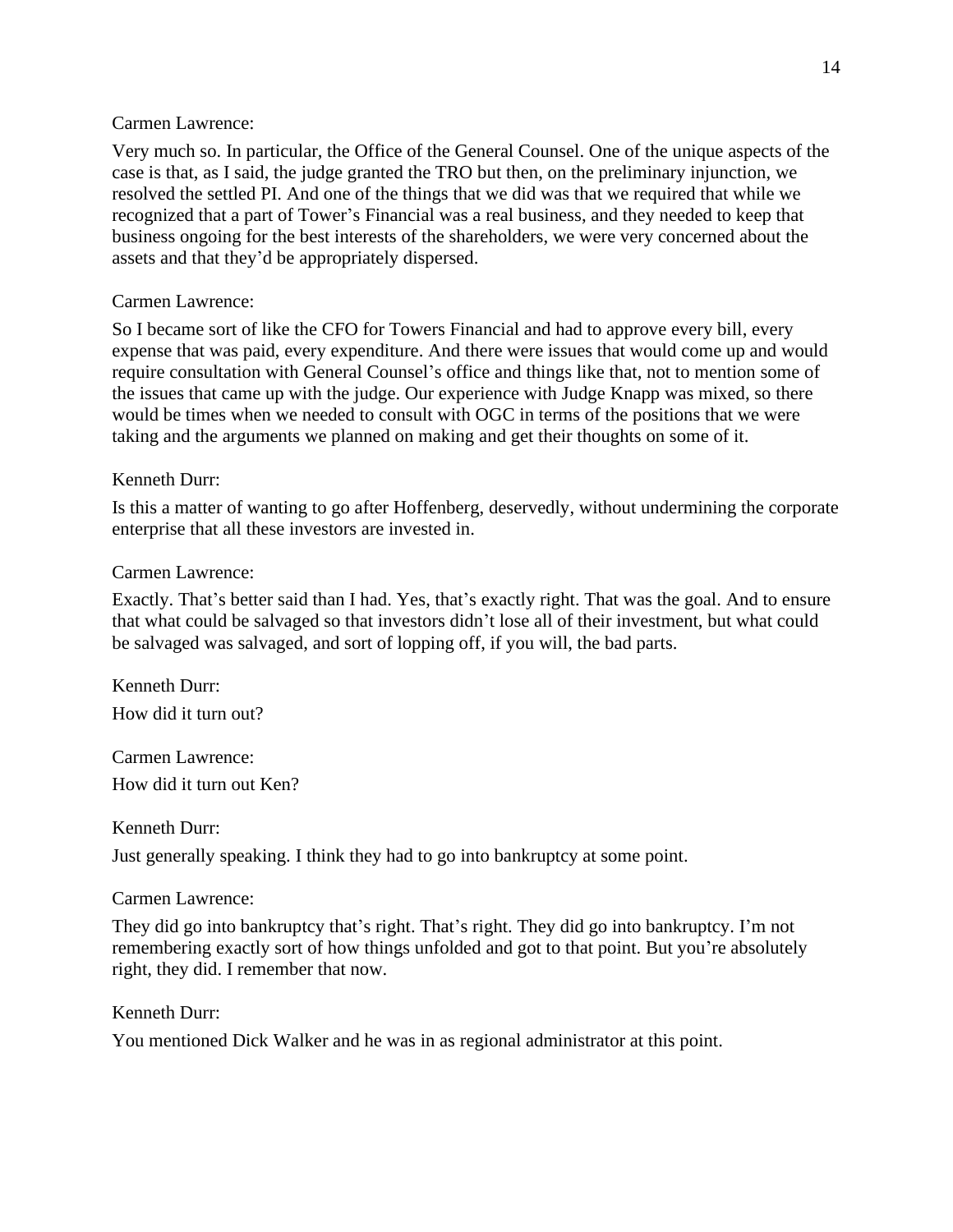Yes, he was.

## Kenneth Durr:

He was there when the big reorganization came through and I want to talk about that. Early on you were talking about this "us against them" thing and maybe the sense that New York had perhaps lost power over the years. But now, all of a sudden, you're the regional office and you've got Boston, you've got Philadelphia, you've got this huge empire. What was the effect on the New York office of this change?

## Carmen Lawrence:

I think first of all, obviously, there was increased workload for all parts of the office. For Dick, who now had supervisory responsibility for those offices, me for the enforcement program of those offices, and the exam aspects of those offices. The heads of the exam programs had new responsibility, so it broadened all of our scope of work. I think, also, we were very mindful of the extent that this had somewhat of a demoralizing impact on our colleagues. We are all on the same team, so finding the balance of doing our jobs and having responsibility for the oversight and needing to do that, while preserving their independence, to some extent, and the respect for them and the work that they were doing.

## Carmen Lawrence:

It really, in the beginning, had some bumps. "What's the best way of doing that?" And I think, as in most of these instances, what happens is you just work out of the transition. You get through that transition. We're one big family, and so there were times when there were cases that we provided support to, because they didn't have the resources, or they were spread too thin. And again, we would lend resources to help speed things up and work together in that respect. And the heads of those now-district offices didn't fight against it. They accepted that. And we had all been working together before, so we continued to work together. But again, it added dynamics that we didn't have previously.

## Kenneth Durr:

How long would you say this working-out period took? Was it worked out by the time you became regional administrator, for example?

Carmen Lawrence: Yes, definitely.

Kenneth Durr: Okay.

Carmen Lawrence:

Probably took nine months, a little less than a year, somewhere like that.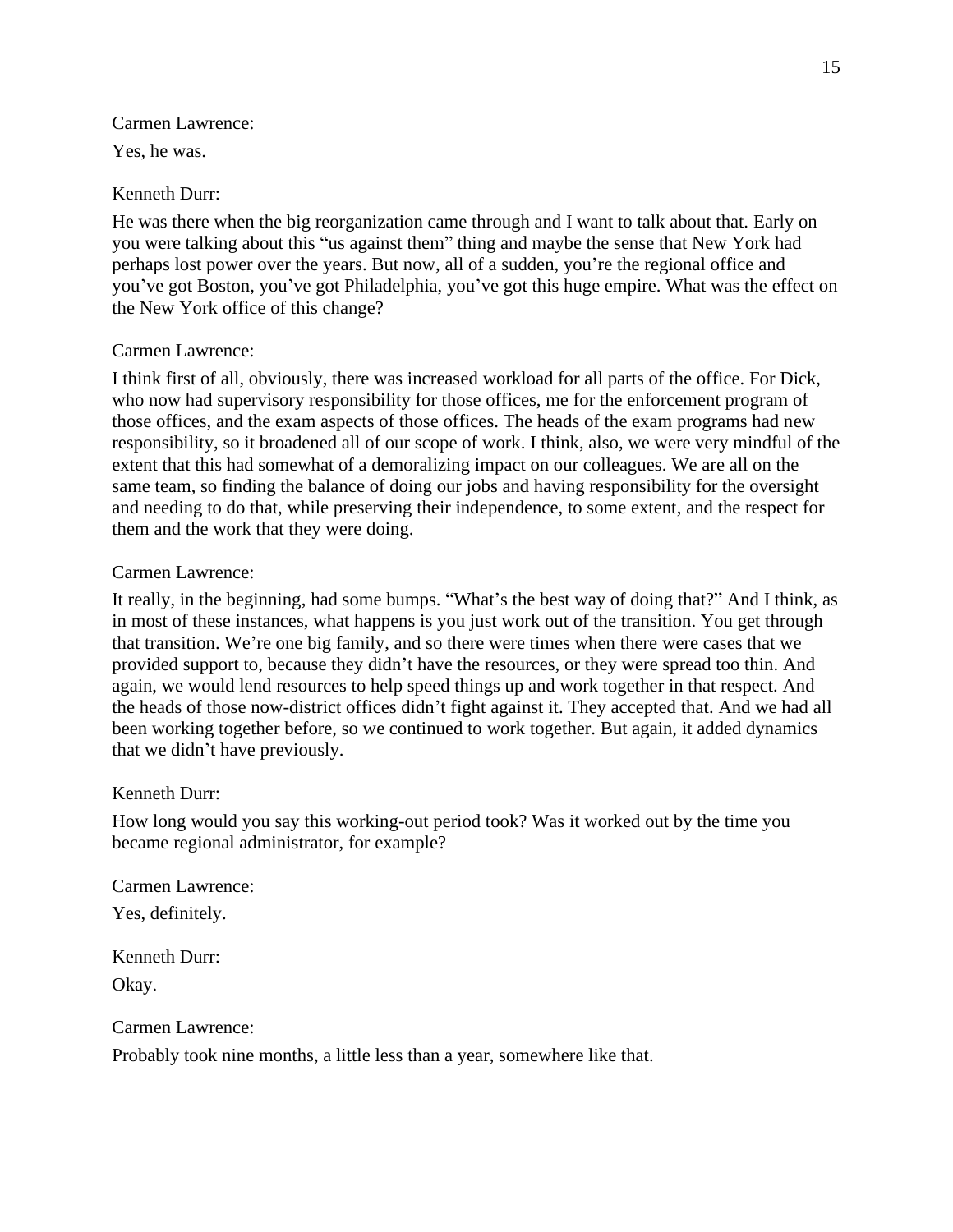Okay. Anything else we should talk about before we give you your promotion and talk about running the whole region?

## Carmen Lawrence:

Not that I can think of. You've been pretty comprehensive. You reminded me of things that I'd forgotten, and I didn't do a lot of homework. I did try to refresh, but you're down in the weeds. You remember everything.

### Kenneth Durr:

We don't have to get too far down there, but let's move on then. You became regional administrator in '96. Obviously, you'd probably had some time to think that it might work out this way. Were there things you wanted to do? Were there things you wanted to change?

### Carmen Lawrence:

I think what I wanted was not to mess up. I think I had great predecessors, all of whom were my mentors, and I had learned an awful lot from them. I inherited an office that each of them contributed to and built up, and Dick being the most recent, was in fantastic shape. We had great cases. We were well-run, well-regarded and respected within the Commission and outside the Commission. I didn't take that for granted, and my concern was how to continue that momentum, keep our reputation, and continue to do the good work and really not mess up because there are lots of ways that you could have some pitfalls, especially when the buck stops with you. That's, I think, the attitude that pretty much we all had. We're not looking to point fingers or whatever. You have a responsibility, and if there's a problem on your watch, that's your responsibility.

### Kenneth Durr:

How about the learning to manage? You'd been managing the enforcement, but your management role got bigger. Was there a learning curve in dealing with all the different groups that you had to be responsible for?

### Carmen Lawrence:

Not really within the office, because first, enforcement had a great relationship with the examination program, and our examination program was second to none. Our examination programs were off the charts, and so, frequently, we consulted with one another. They were our subject experts on some of our investigations, even those that were not referred over by the examination group. But there were plenty of referrals, so we worked some of those cases together. As enforcement head, I had great relationships with the heads of those groups and certainly understood the programs and understood some of the more technical rules and regulations applying to the regulated entities. And, as head of enforcement, I went on an exam with the focus of really understanding the examination process and the like. So, by the time I was regional director, I certainly understood the office and its parts and how we function together.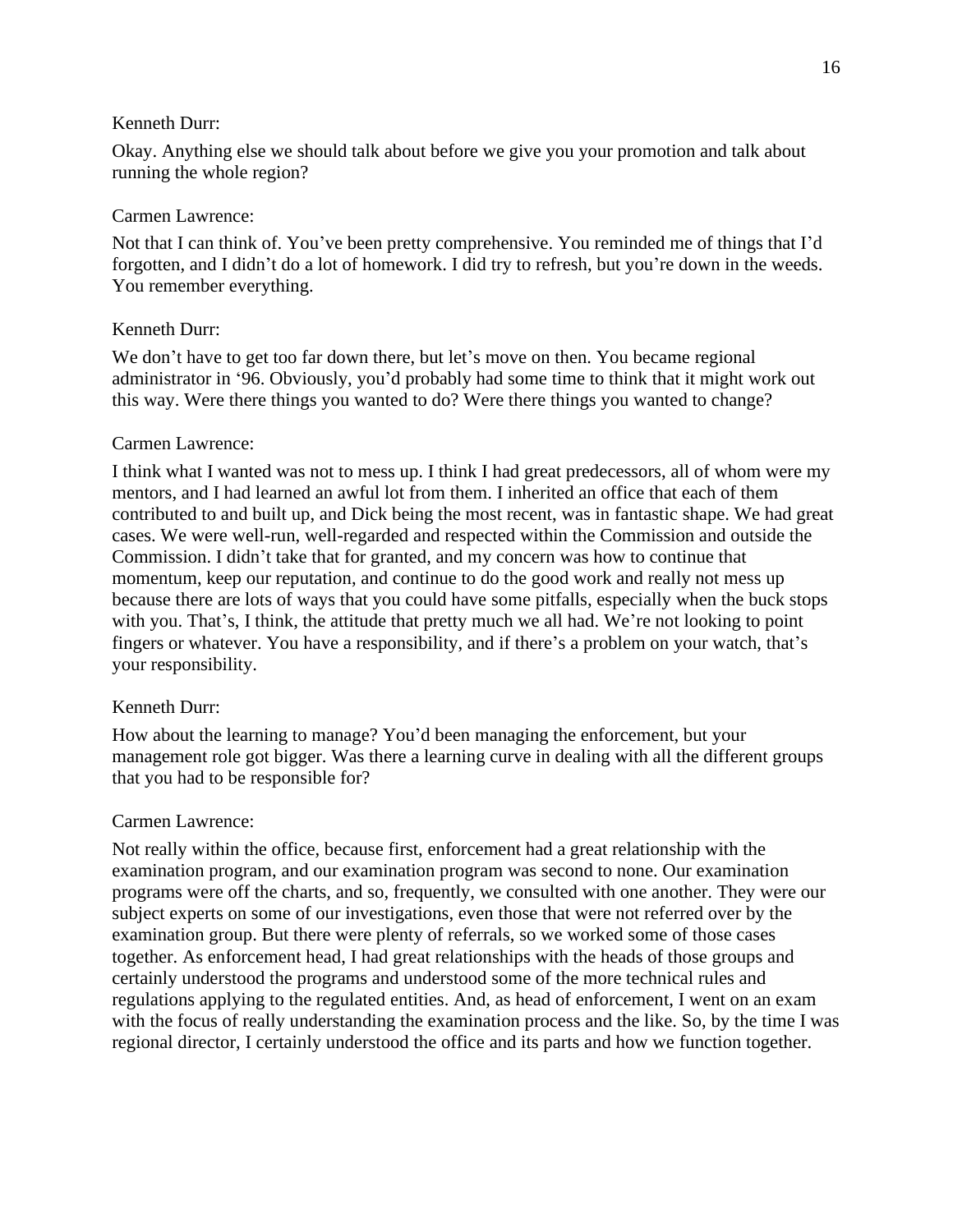I might add that, when I got promoted to associate director and head of enforcement, OPM wouldn't sign off on my promotion. They said I was not experienced enough, so they made me take -- it's embarrassing -- they made me take management courses before they would sign off. So, I took a huge number of management courses from the AMA and, I have to say, I was really cursing under my breath, and offended, and stomping my feet, but I learned quite a bit. I didn't like these touchy-feely courses, but they really enhanced and crystallized my management skills. I say that meaning, I believe when I stepped into that position, I really had experience, and I considered myself to be really a good manager of the program and of people.

# Kenneth Durr:

Okay. And speaking of people, one of the things that the SEC in general is facing at this point is a lot of turnover. And I know in New York City, you've got it even worse.

# Carmen Lawrence:

Yes. And I will say that, at the end of the day, this is the principle reason that I left the Commission that I loved. Young attorneys would come... You make the three-year commitment to the staff, to the Commission… and what we found is that, if we got a year, we were lucky. And the burden of that, of constantly restaffing and shuffling cases, and the delay that it caused on cases, and goodness, the insensitivity, and just total disregard by Congress for assistance. I mean, we were contributing so much money to the Treasury, and the budget cuts and the hiring freezes and then the criticism about why we are not doing a better job? I have to say, I thought we were doing a great job under any circumstances, including under all of the difficult circumstances. All of that is to say that it was a very real problem, and it made it almost impossible to do the job.

# Kenneth Durr:

Yes. At some point there, in the past, there had been a provision for higher salaries for financial regulators.

Carmen Lawrence:

Right.

Kenneth Durr:

I take it that that was not politically popular at this point?

# Carmen Lawrence:

No, that's exactly right. Now, shortly after I left, that went through, and there were lots of staff raises. The difficulty was also the gap between government pay and private pay. When I first started in '81, it wasn't comparable, but it wasn't that big of a gap. My goodness, when I left with my salary -- and I was at the top of the SES scale -- my salary plus any bonuses that I might receive was less than a first-year associate at a law firm. Really? That makes sense? I'm sorry. This is a topic that is really a little bit upsetting for me, because people were just giving themselves, working hard, and then would come to get permission to take on a second job so that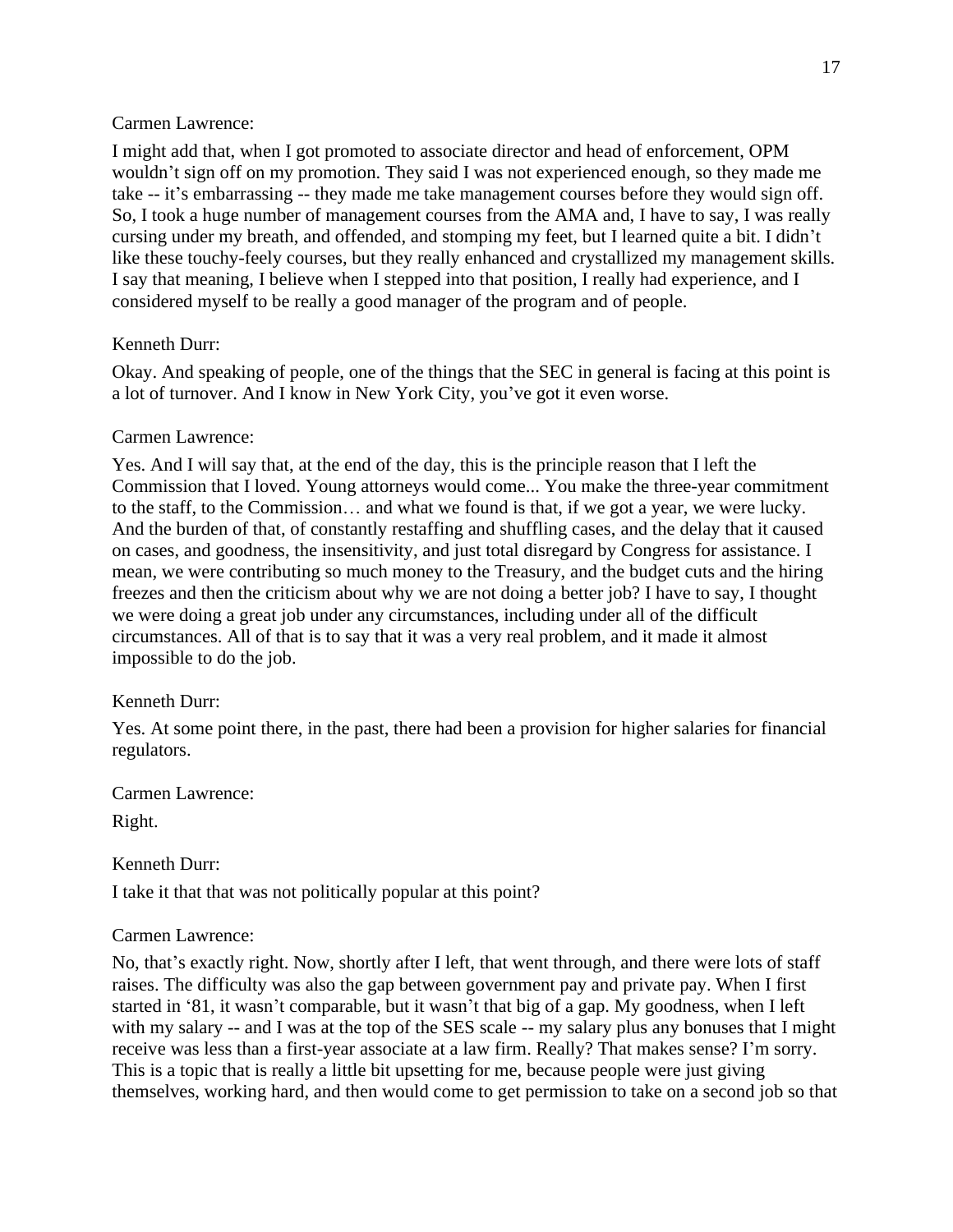they could live up to their commitment because they got married, they have a child, a new mortgage. Really, really upsetting.

### Kenneth Durr:

Right. Well, it's important as far as trying to manage the regional office certainly.

Carmen Lawrence:

Right. Just my last say, it created real instability.

#### Kenneth Durr:

Yes. And just because the teams are constantly changing, there's a lot of change.

Carmen Lawrence:

Right, right.

#### Kenneth Durr:

Something that I found very interesting is, I read that when you became a regional administrator is when you learned that Dick Walker had agreed to create this corporation as part of a sting. You basically, your first day, they show up and the FBI gives you a little talking to, I guess. Tell me about that.

#### Carmen Lawrence:

I don't remember it quite that way. I mean, I remember being brought into it a little bit earlier than that, because this was obviously something very, very unique and different for the Commission. The Commission does not engage in undercover operations in any respect. And, I mean, I remember we used to talk about whether we could go to a public meeting, and whether we had to identify ourselves first before attending. Ridiculous things that are no longer issues. So, I had some early involvement in that. It was something that we had to really make sure that the Commission was satisfied with respect to investor protection. What were the risks? What were the protections against those risks, and what was the upside to the extent that risks remained that we couldn't manage? What was the upside that made those risks worth taking?

#### Carmen Lawrence:

While Dick certainly spearheaded all of that, there was involvement, consultation, and discussions with me around those, but I certainly wasn't involved in the day to day. What you're referring to is very true, to actually sit down with the FBI. And also, I had lots of familiarity with the securities and commodities task force, but not the organized crime unit. And, as I'm sure you're probably aware, one of the reasons that what was viewed at the time as a "novel, extreme approach" was warranted, is because we had real credible evidence that organized crime was really doing quite well on Wall Street. And we could never keep pace.

#### Carmen Lawrence:

They were always ahead of us. By the time we got there, they were shut down, opened up another enterprise, defrauding different investors, leaving lots of destruction in their wake. So,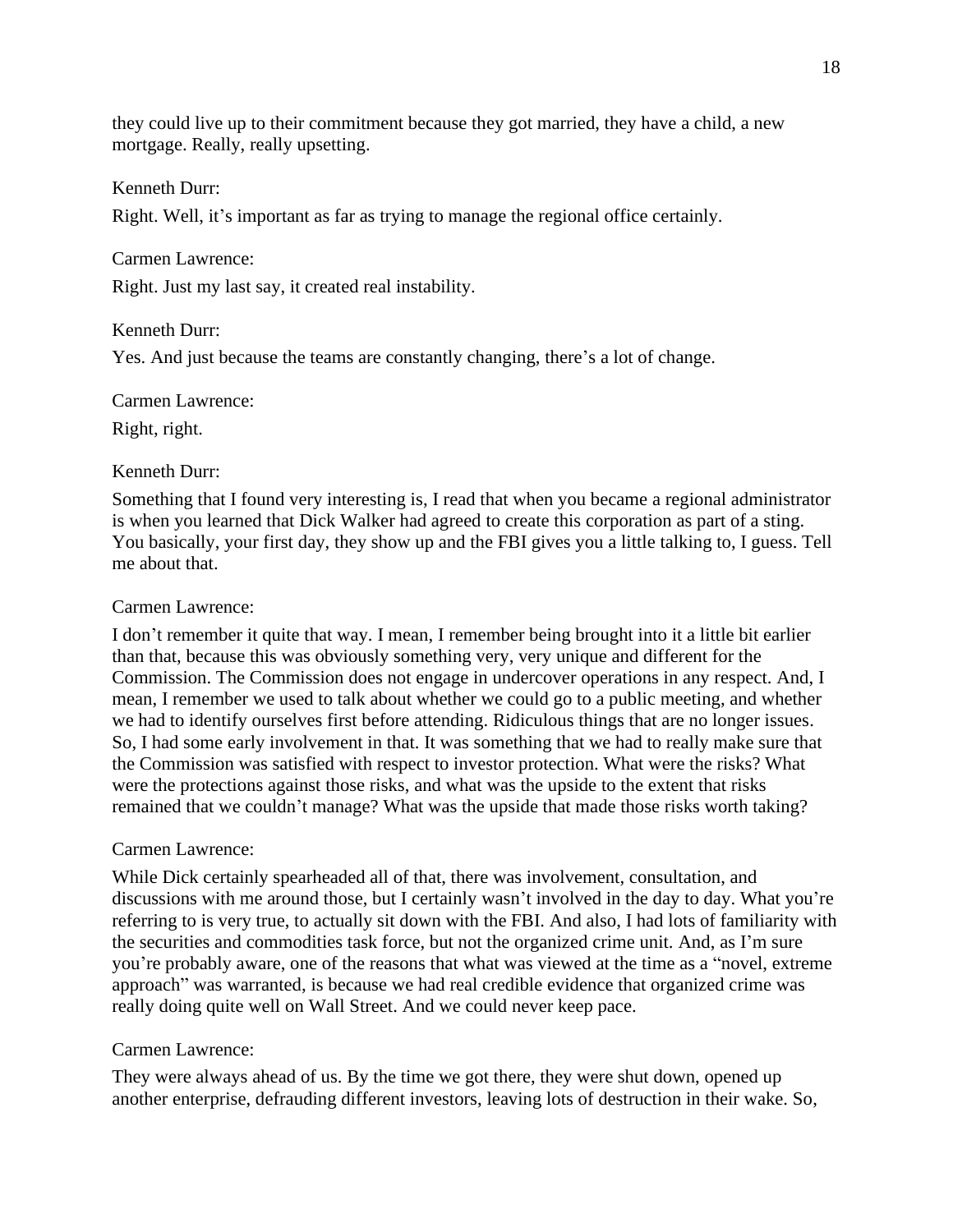sitting down and talking to them and understanding the risks personally, as well, because they made it quite clear that organized crime is not your typical white-collar criminals, and that they strike back in different ways, and how to protect myself personally. It was really a little... It was an awakening, a slap in the face to wake you up.

### Kenneth Durr:

Yes. And they're riding this new penny stock wave, and it had been a long time since penny stocks had been a big deal in New York. It was a Denver, Salt Lake City thing.

Carmen Lawrence:

Right.

Kenneth Durr: What was bringing that back in the 1990s?

### Carmen Lawrence:

I think the money. As I remember, and this is a vague recollection, that they had some challenges in their business of choice, if you will. The truck hauling or garbage hauling, there was a lot of crackdown on much of the corruption in other areas of their business, and so they decided to take some of their methods and apply them to Wall Street in the microcap space. And so, it wasn't just the usual manipulations, pump-and-dumps and stuff like that. They were also extorting and threatening with physical violence some of the participants and players to hold stock and to invest in some of these worthless companies and the like.

#### Carmen Lawrence:

It wasn't a new front for them, but an opportunity to expand in a front that they had been dabbling in. Before we got to the point that these operations became necessary, we had done parallel cases with the criminal authorities of both the Southern district as well as the Eastern district. But we did see that the infiltration was starting to be really pervasive, and why that was the case, I can only speculate.

#### Kenneth Durr:

Okay. In the end, that campaign went pretty well then?

#### Carmen Lawrence:

Sure did. And remember, there were two operations. One, Thorcom was the one I had been brought into earlier, but I think Uptick was the one that I was not really familiar with and had realized that was ongoing. It was a slightly different operation. But they were all very successful, and at the end of the day, when there were indictments, there were a large number. I don't remember the precise number, but a large number of mob members from all five of the crime families that were indicted.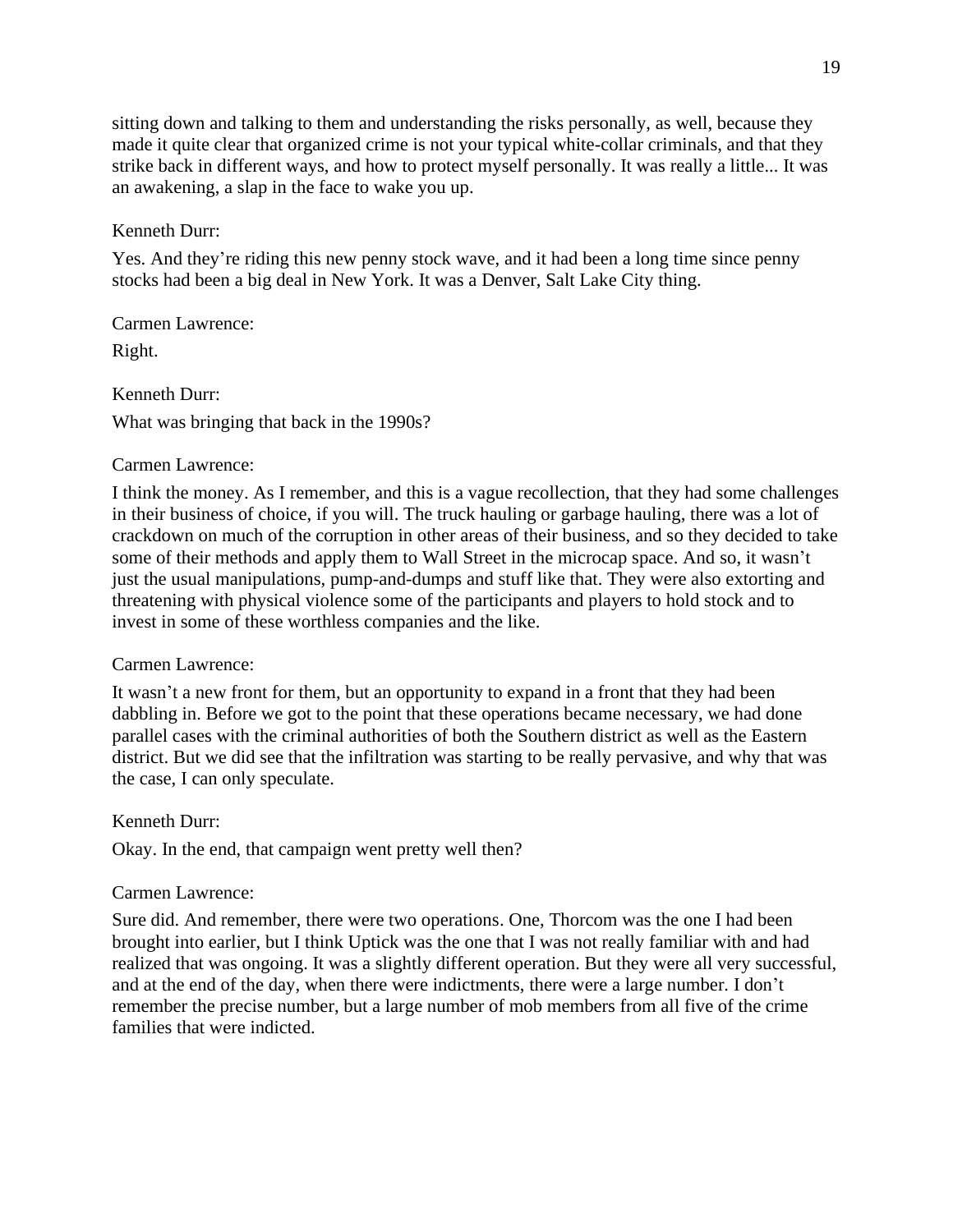Okay. Let's talk about another national thing, which was the focus on soft dollars in the mid '90s.

## Carmen Lawrence:

Yes. I was thinking about this and I'm not sure whether this was a focus that was generated from New York, or whether it came from a variety of different sources. The one thing I will say is that New York was, in terms of the exam program, really on the cutting edge. So there were times that they would see trends in New York, or spot them, and bring it to OCIE, and it would get national attention within the Commission. So, I'm not sure on this one exactly whether it was generated out of New York.

## Carmen Lawrence:

My sense, I have a vague recollection that, first of all, there was just a huge uptick that we certainly observed in the use of soft dollars across the board, not just broker dealers, but also in the advisor space. Then there were a couple of investigations and enforcement cases in this area that got the attention of market regulation and investment management. And that attention then flowed over to OCIE and became part of the national exam program, and there were sweeps that were implemented in order to assess the magnitude of the issue.

## Kenneth Durr:

Okay. Well, we've been talking about some high-profile things that you've been involved in, and in the financial world, nothing's more high profile than the New York Stock Exchange. And you had the floor broker case that came up in the late 1990s.

Carmen Lawrence:

Yes.

# Kenneth Durr:

Now, I would imagine that this must have been a very delicate situation. Can you take us through that one?

## Carmen Lawrence:

Yes. Look, I think from a dynamics perspective, it was very, very difficult in many respects. If you think about it, we looked at the SROs as sort of our partners in enforcement. We worked on parallel cases. We refer cases to them, they refer cases to us. Recognizing that there was an oversight responsibility as well, obviously on both the exam side, as well as the enforcement side. We really did have that perspective that they were quasi regulators, if you will. So there's a little bit of this, "but for the grace of God, go I." In terms of people, they come in, turn us inside out. They could perhaps take issue with whether we are effectively enforcing the federal securities laws.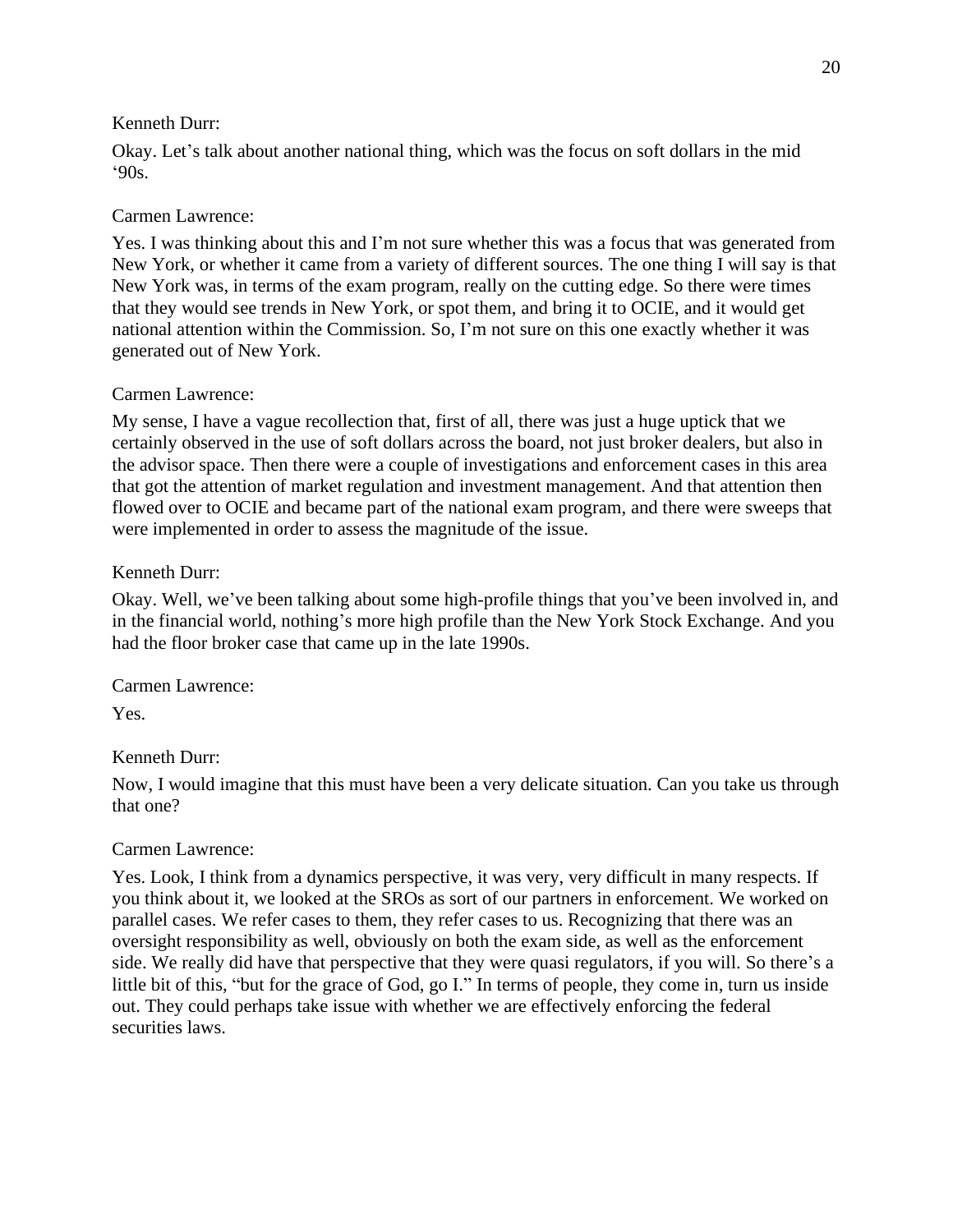Anyway. The dynamics were tough ones. We approached the case the same way that we investigated all others in terms of process: extensive document requests, extensive testimony, a Wells process, settlement discussions. And obviously, there was a very high level of interest and engagement from Market Regulation, now Trading and Markets, the Office of General Counsel, the Division of Enforcement, and ultimately, the Commission. A couple of things. And first, let me also say that the stock exchange was extremely cooperative during the course of the investigation. I think they were ultimately very disappointed in the outcome, that we would recommend an enforcement action and that we would recommend the undertakings that we did. This was actually a case—I remember that it was the Southern District, Reid Figel, that in consulting regarding some of the more technical rules and things that we learned, that there was a lot of this misconduct going on with the floor brokers. So, given the egregiousness of the misconduct and, in our view, the lack of appropriate surveillance, and the customer harm, as well as the potential for even more customer harm, at the end of the day, we brought that case.

### Kenneth Durr:

Right. And maybe something with fewer sensitivities is the Joseph Jett case.

### Carmen Lawrence:

That one is easy That was really Marty Kuperberg and Dick Walker who did that one. From time to time, I would share my outrage around some of the things that were happening there. And this supports my conclusion that it was Dick that actually combined the enforcement groups. This was a case coming out of broker dealer enforcement and Marty Kuperberg, who was the head of that group. Oh my God, what a dynamo. He is something else. So, I was consulted on that from time to time, but that was really him and Dick that did that matter.

## Kenneth Durr:

Okay. But this is another interesting one, because in the end, they didn't find fraud, or the judge didn't find fraud. It was really a matter of how this guy was compensated.

### Carmen Lawrence:

Yes. I think that that case was pretty unsatisfying for a lot of reasons. I mean, first of all, there was an internal investigation that was done by, I think, Jett was with Kidder Peabody, wasn't he? And I think Gary Lynch was counsel for, whether it was counsel to the company or the audit committee, I don't know exactly who the client was, but Davis Polk did the investigation. And I think that the view that this was a books and records case, and the only bad result was that he was overcompensated for profits that were non-existent in that space. I mean, I don't know how you look at the facts of that case, frankly, and reach that conclusion. So, I do think that we were very, as a general matter, unhappy with the outcome of that, for sure.

## Kenneth Durr:

Were there any other cases that defined your time as regional administrator that we should talk about?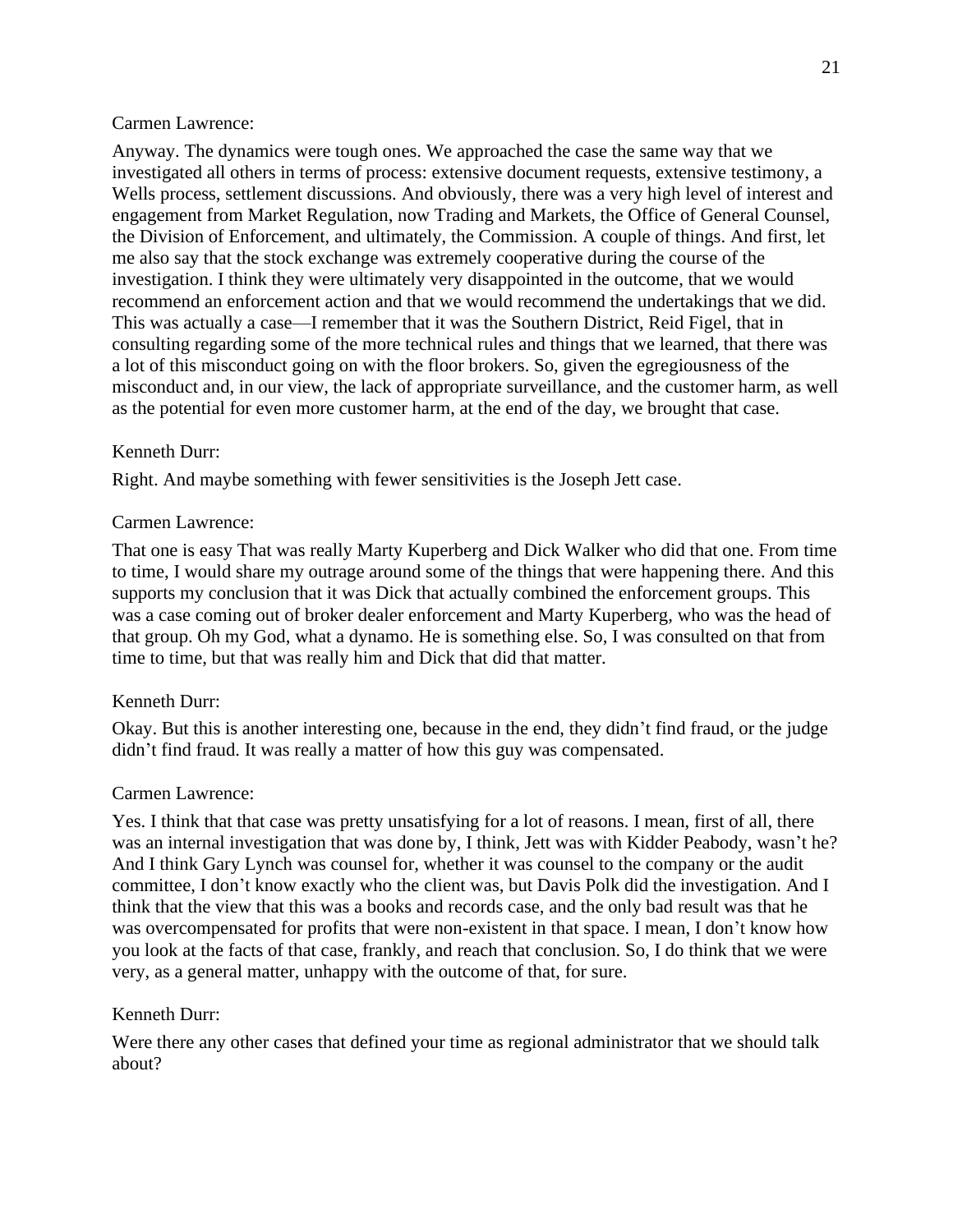No, I think certainly you've covered an awful lot of them.

Kenneth Durr: Okay.

Carmen Lawrence: Yes. Nothing comes to mind, really.

## Kenneth Durr:

We've talked about initiatives from the chairman or from D.C., and when Arthur Levitt came in, it's interesting, because you talked about Lawrence Iason putting this emphasis on knowing that you had the case right, and this was an important case to bring. Levitt's kind of, "let's just move the cases through." He issued this position that he really wanted to move the cases quickly. Tell me about how you mobilized in response to that.

### Carmen Lawrence:

Well, Arthur, as chairman, it was very interest during that period, because I think that statement lacks a little bit of context for Arthur's perspective. I think he came to the Commission with an incredible amount of experience and service in the industry, and to coin a phrase, he knew where the skeletons were buried. But Arthur was not a lawyer, so I think he didn't understand why it couldn't be done if this was unethical conduct or there was a lot of harm out of it. But sometimes the regulation wasn't clear, or the public wasn't on notice that it was a violation, or perhaps it was not a violation based on the current law. You had to take some time with him for him to grasp that, because his focus was, "this is horrific conduct and it needs to be stamped out."

### Carmen Lawrence:

And it's that same sort of foundation about "let's move these cases." Why is it taking so long? Why are we not getting to this until three years after the misconduct occurred? How is that effective enforcement? So I think it wasn't "be expeditious in lieu of worrying about the quality of those cases and getting it right." It was "do what you're doing, and just do it faster." Very similar to Harvey Pitt, who I have tremendous respect for. Chair Pitt, with his real-time enforcement, right? And getting it done, because these investigations, both when I was on the staff and now when I'm defending them, they take too long. There's no doubt about that.

### Kenneth Durr:

Okay. Yes, that's interesting though, the context being that Arthur Levitt was not a lawyer and didn't see building the cases from that perspective.

Carmen Lawrence:

Right.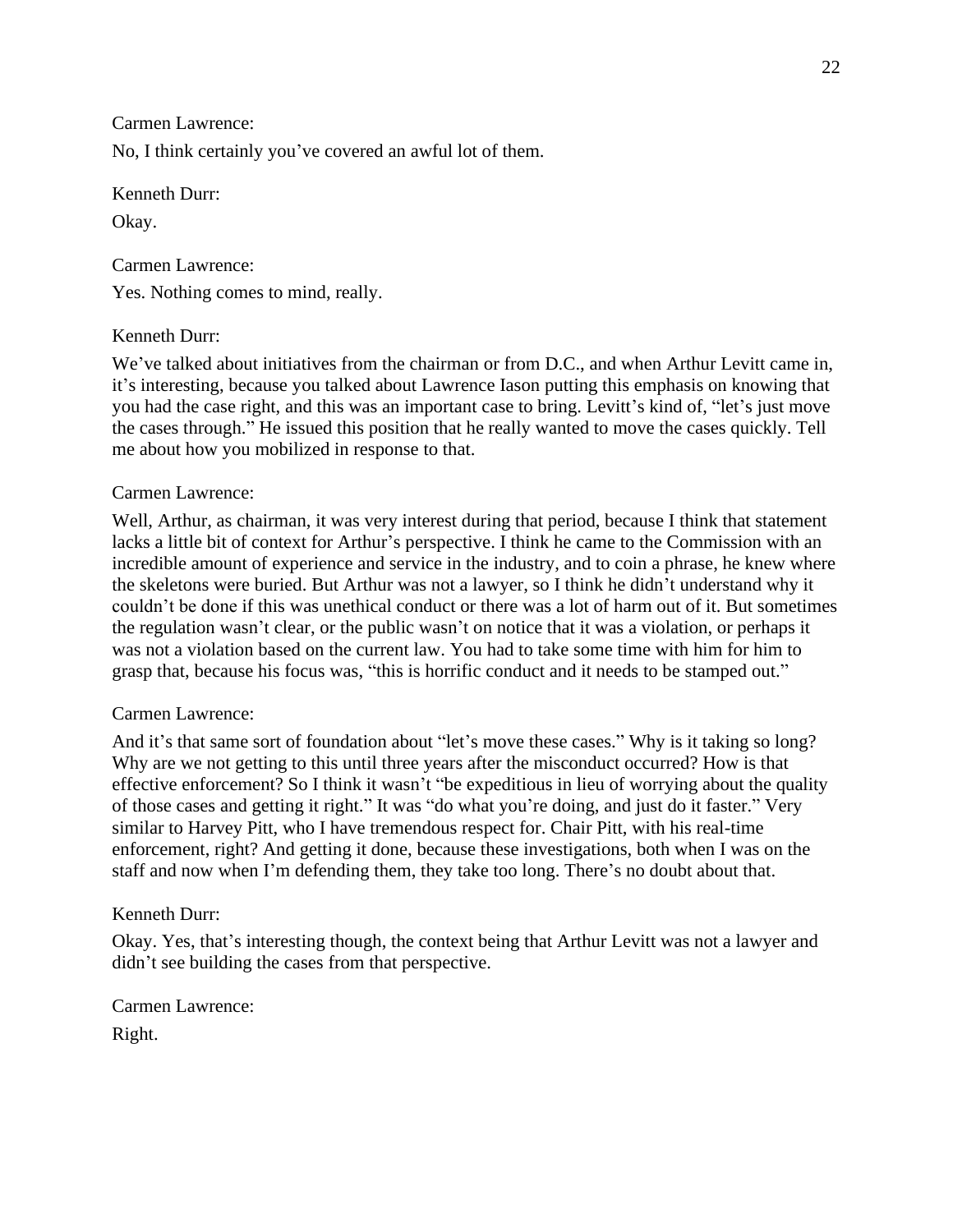But I did come across a quote in a response that you made sayint, "We're adopting a SWAT team approach," in order to move more quickly. And as you said, "do what we do, just do it more quickly." Tell me about that approach.

### Carmen Lawrence:

Well, I think that we did focus a lot on working with our partners and making sure that the right people were taking the lead and investigating. So there might be things that it was better for one of the SROs to focus on, and other times where the criminal authorities should take lead and we provide support, and other times where we should be the ones. But garnering all those resources, instead of sort of having a competitive perspective, you're pulling everyone together. Also, it was really focusing on, again, leveraging our examination program. We did a lot of that. And I mentioned about how earlier in time, when we would think about doing things, there was a question as to whether it was appropriate for a civil law enforcement agency to do that.

### Carmen Lawrence:

One of the things that was a question was, can your examination program be a stalking horse for enforcement? And absolutely, it can. There just can't be any misrepresentations around it. The examiners can't be in there for cause and saying, "Oh, this is just routine," and stuff like that. So that was being sorted out and being worked out. In fact, I think in the floor broker's case, there were some challenges to the fact that some of the examiners went in and collected information that was ultimately used for the purpose of enforcement. But this was part of our SWAT team approach is to really think about our resources, what was available to us, what was the most expeditious way of tackling a problem? And sometimes it was sending our examiners in, because you didn't have to wait for production pursuant to a subpoena. They would go in and they'd say, "Hi. We are here. You're a regulated entity. You have certain obligations to properly produce these documents for our inspection."

## Carmen Lawrence:

And it's something that the staff uses routinely now. But then it was, I wouldn't say cutting edge, but it was just beginning to be utilized on a regular, routine basis. So that was kind of our approach, as well as with the staff attorneys, and it's the methodology that enforcement uses with the special units now. Even though it was broken down in terms of having the specialty enforcement areas, we did start to focus again a little bit more on, "You know what? A couple of people have done these types of cases, more than once. They know exactly how to approach it, what to look out for in developing that case, so let's give them this one so that they can run with it and aren't learning, if you will, a new area. So, there was also a little bit of leveraging on the subject matter expertise that was being developed within enforcement.

## Kenneth Durr:

Yes, which is something we're going to see later with the special units, which is interesting.

## Carmen Lawrence:

Right. That's exactly right. And truth be told, it's funny because when there were early conversations, the vision was thinking about moving to the special units, because everyone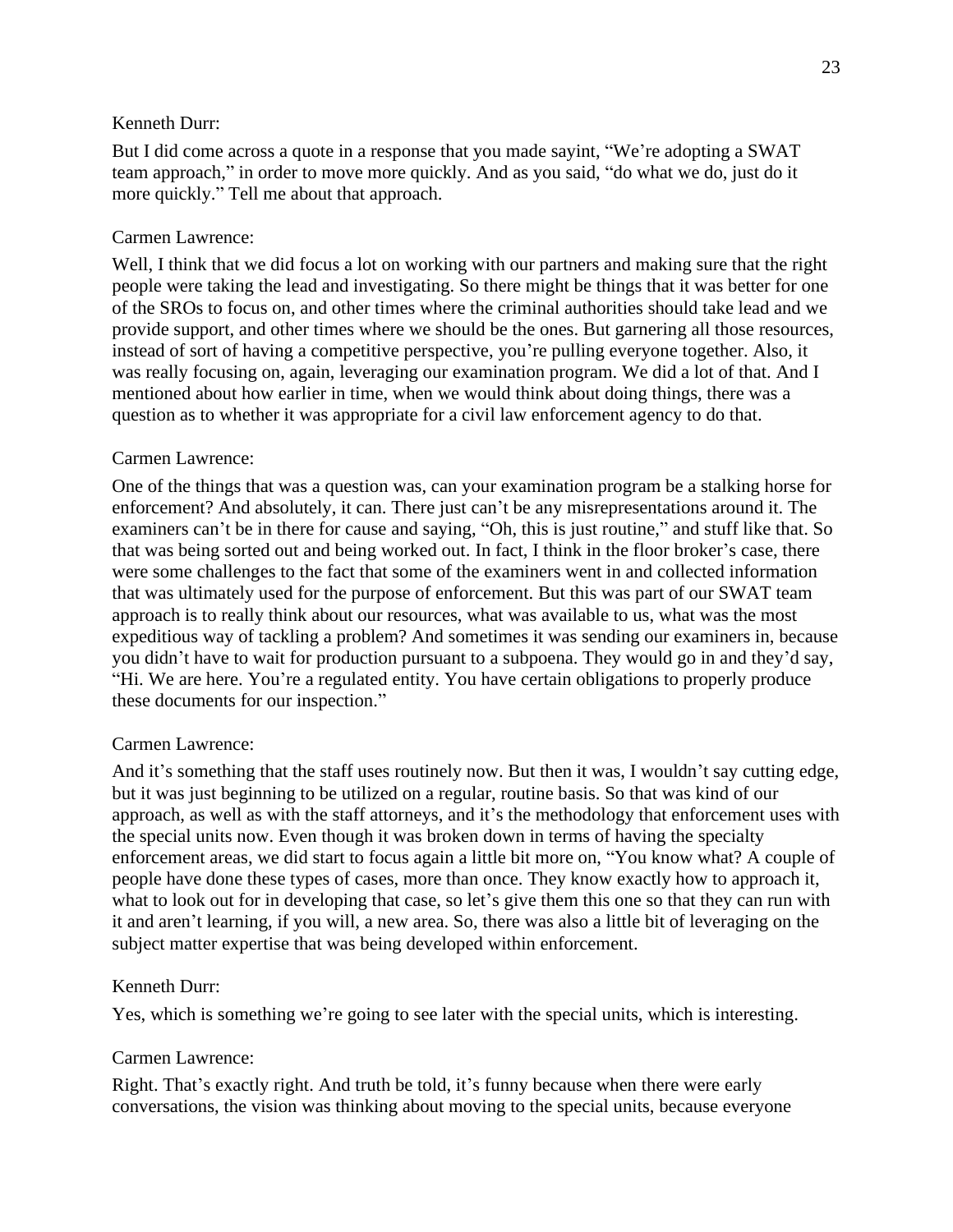always reaches out and consults to get other perspectives and thoughts. I actually said I wouldn't ultimately do it, because one thing that happens, and we saw this with our approach in New York, is that when you went too far to that area of specialization, people looked at it only from that perspective, and they sometimes missed issues. They didn't see other areas that sometimes were more problematic than what they were investigating. You had a little bit too much of a narrow focus. And so you had to have, I think, people doing not just the specialty area, but also the general enforcement area so that they are able to spot issues and proceed appropriately. But obviously, each approach has its pluses and minuses, and I think experience has shown that the specialized units approach has worked very well.

#### Kenneth Durr:

Yes. Well, you've alluded to the old regional office model, which is a group of generalists, they've got their area and they're kings of their domain. And you talked earlier about the sense that there was a little bit of tension with D.C. Reflecting back over how things changed during the 20 years you were there, did you see a fundamental shift in, say, enforcement and certainly with OCIE and the exam program? Did you see those things shift toward becoming more national than regional?

#### Carmen Lawrence:

Absolutely. And I think Lori Richards, when she became division director of OCIE, you definitely saw that. You saw that the regions were a very integral part of establishing whatever the national agenda was for that year, that lots of them were joint exams with OCIE and the various regional offices. And look, with that, with a seat at the table, and people sharing their perspectives and feeling that their voices are making a contribution and they're being heard, I think it just naturally evolves into a really strong, positive relationship. And that's what happened on the exam program. And I think similarly, as I mentioned before, on the enforcement side, it was very much the same, and I saw the shift very shortly after transferring to the New York office. I'm not even sure that perhaps if people hadn't told me, "Oh, we thought you were a spy," and this and that, I would've been as aware, if you will, of some of the challenging dynamics between the home office and the regions.

#### Carmen Lawrence:

But clearly, we had a great relationship with the home office and did lots of collaboration with them and, no issues. I mean, there were times when we had disagreements, in terms of the cases, where the division disagreed with our recommendation. But I will tell you that I think very early on, if you had that disagreement, that would've been the end of it. You would stand down. For a long time, when I was in senior management positions, we would have a seat at the table, and we would argue to the Commission our position and why we think the recommendation was appropriate, and the division would talk about what its concerns were, and the like. And most of the time, that would happen, perhaps through briefing of the commissioners in advance of the commission meeting. But sometimes that didn't resolve it. And if it was something that was important, and we did this a couple of times, we would say, "We're not withdrawing our recommendation and let's take it to the Commission in a formal way."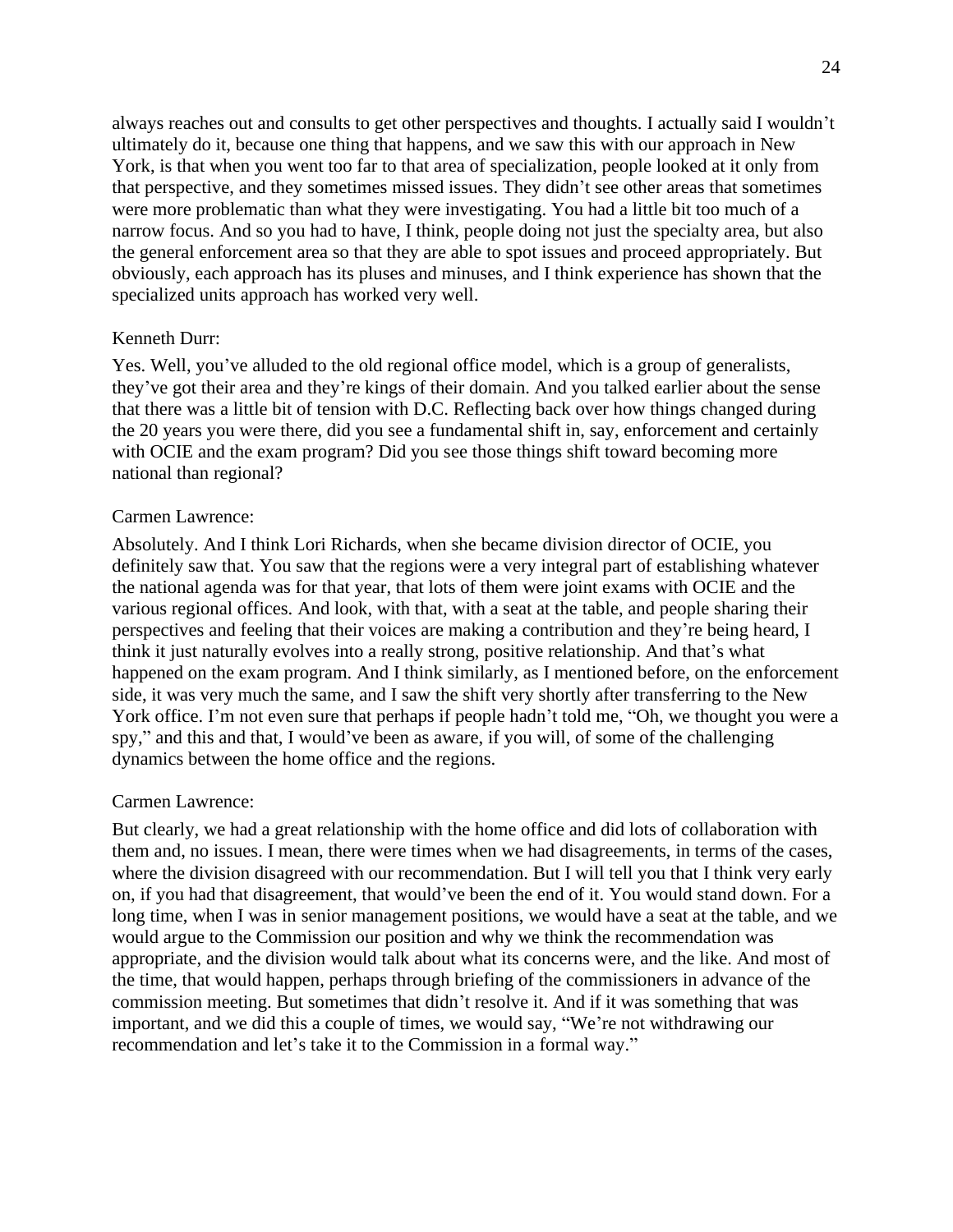Sometimes we won those and sometimes we lost. In one particular instance, we lost, and that was the right result, because we later saw that the very concern that the division had expressed, which we had kind of said, "Yes, it's no risk," actually happened. So, it was a good thing that we lost that one. So, I think there's just a lot of mutual respect, more of a partnership and all of one team, again, dynamic, when I left.

## Kenneth Durr:

How about with the other regions? There used to be every year, everybody come to D.C. and spend a week together, talk about things. Did that continue?

## Carmen Lawrence:

In retrospect I think that we could have been a little less aggressive, that I could have been a little less aggressive. We were very aggressive. We did not respect our geography. And we kind of took the mindset from the Southern district, which talks about the sovereign district—kind of took that approach. We were very aggressive in seeking out new matters and opening them up, regardless of whether they were in another region. And when the region would ask, "Look, what's your interest? Why are you doing this? Shouldn't we be doing this case?" We fought to keep those matters.

## Carmen Lawrence:

In particular, we had that issue with LA. We took a lot of cases that appropriately belonged to that regional office. We had a nexus. We always did, because we have the exchanges, right? So this traded in New York. But many times, and in particular, Chairman Breeden supported us. One instance, in particular, came up in one of the chief enforcement conferences. So we had a good relationship, I would say, with most of the offices, but less so with LA.

# Kenneth Durr:

Interesting. Well, you got to read the newspapers before they did.

## Carmen Lawrence:

That's exactly right. That time difference makes the world of difference. Yes, that's right.

## Kenneth Durr:

Well, is there anything else we should talk about of your time with the SEC?

# Carmen Lawrence:

No, I think just to say that it was an incredible ride. I was there 19 years, roughly, and when a lot of us get together, as we frequently do, because the bonds that are formed at the Commission long survive our departure from the Commission, we all talk about how it'll never get better than that. And that's the truth. It was a really great ride.